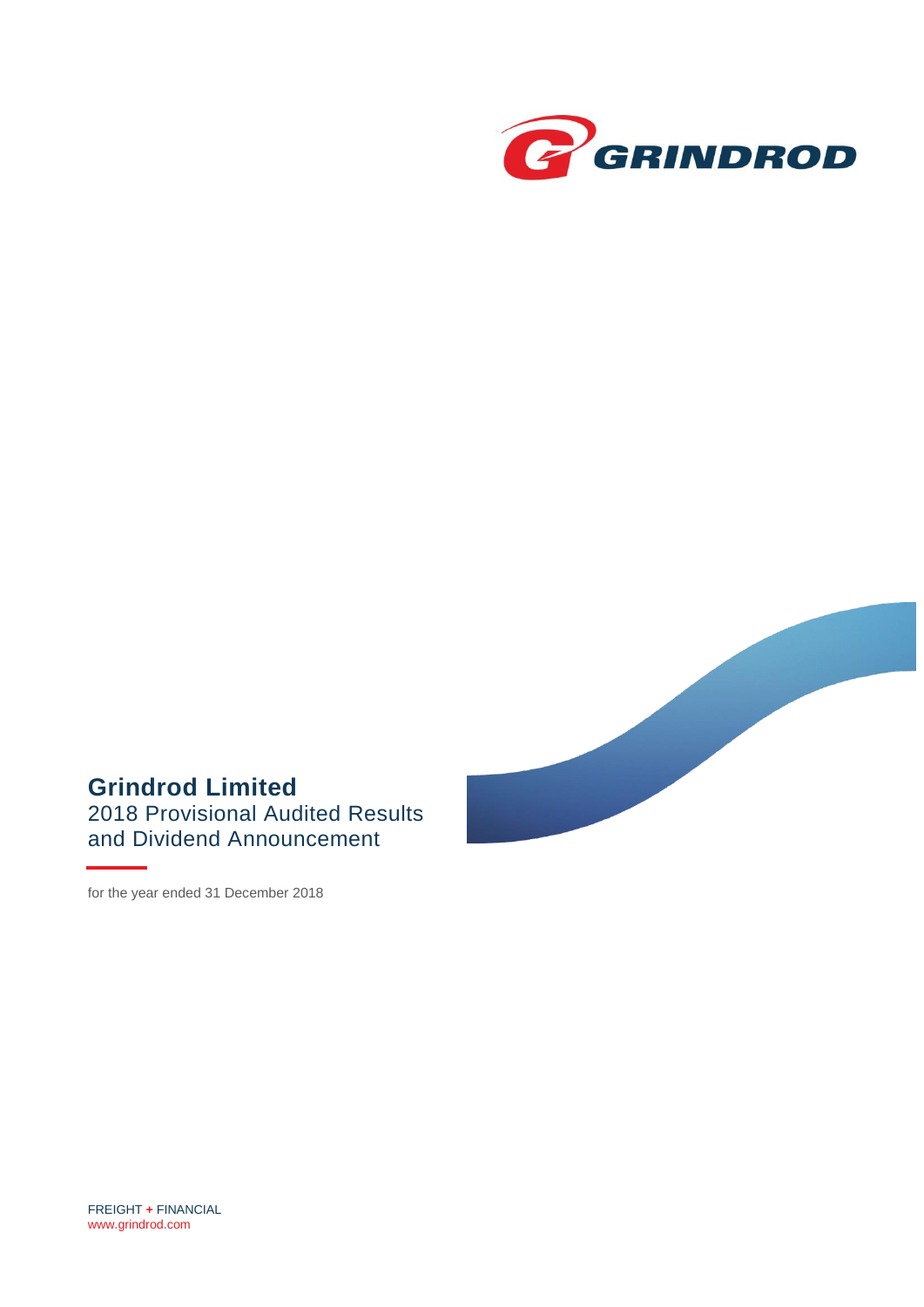## Contents

B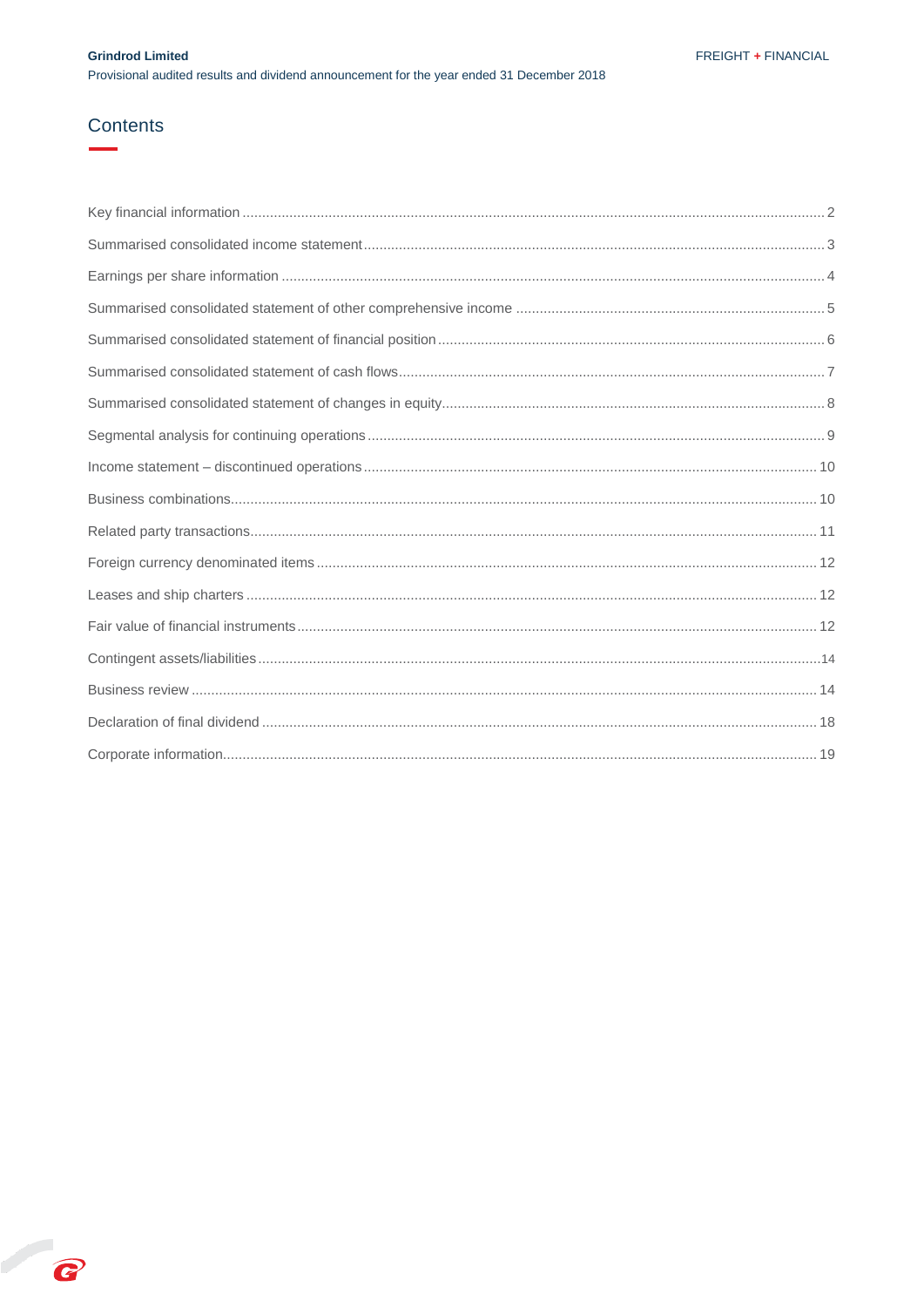### <span id="page-2-0"></span>Key financial information

#### **Performance from continuing operations**

- Revenue inclusive of joint ventures up 16% to R24 655.3 million (2017: R21 275.9 million)
- EBITDA inclusive of joint ventures up 25% to R1 177.7 million (2017: R943.7 million)
- Headline earnings up 26% to R716.6 million (2017: R570.8 million)
- Headline earnings per share 95.3 cents (2017: 76.0 cents)
- Earnings per share 106.9 cents (2017: 86.0 cents)

#### **Performance from discontinued operations**

- Includes:
	- Release of foreign currency translation gain of R2.8 billion on Shipping spin-off
	- R568.2 million impairment of locomotive leasing business in Sierra Leone

#### **Performance from total operations**

- Earnings per share 378.5 cents (2017: loss per share 77.6 cents)
- Headline earnings per share 62.0 cents (2017: headline loss per share 47.4 cents)
- Net asset value per share 1 314 cents (2017: 1 790 cents, inclusive of the Shipping business)
- Net cash of R353.3 million (2017: R7.0 million net debt)
- Final ordinary dividend of 14.6 cents declared (2017: no final ordinary dividend declared)

#### **Return to shareholders**

C

- Resumed dividend at 4 times cover based on second half headline earnings
- Nominal share buyback of 1.1% of issued shares at an average price of R6.65 per share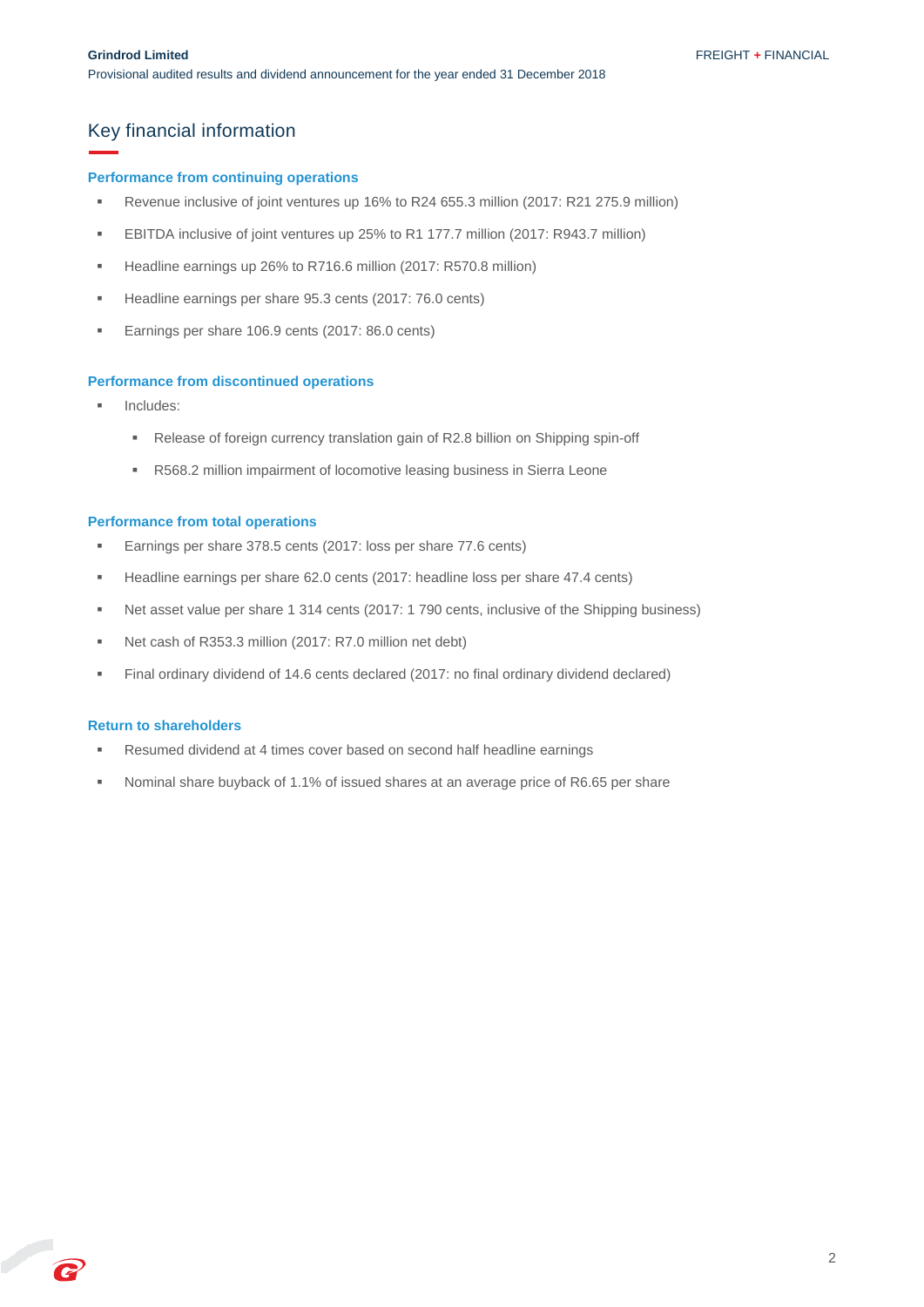P

# <span id="page-3-0"></span>Summarised consolidated income statement for the year ended 31 December 2018

|                                                                         | <b>Audited</b><br><b>31 December</b><br>2018<br><b>R000</b> | Audited<br>31 December<br>2017<br><b>R000</b> |
|-------------------------------------------------------------------------|-------------------------------------------------------------|-----------------------------------------------|
| <b>Continuing operations</b>                                            |                                                             |                                               |
| <b>Revenue</b>                                                          | 3 423 534                                                   | 3 0 5 9 4 2 2                                 |
| Earnings before interest, taxation, depreciation and<br>amortisation    | 645 394                                                     | 621 981                                       |
| Depreciation and amortisation                                           | (193 277)                                                   | (195 844)                                     |
| Operating profit before interest and taxation                           | 452 117                                                     | 426 137                                       |
| Non-trading items                                                       | 81 726                                                      | 129 272                                       |
| Interest received                                                       | 245 454                                                     | 264 575                                       |
| Interest paid                                                           | (85, 451)                                                   | (97 850)                                      |
| Profit before share of joint venture and associate companies'<br>profit | 693 846                                                     | 722 134                                       |
| Share of joint venture companies' profit after taxation                 | 204 405                                                     | 111 475                                       |
| Share of associate companies' profit after taxation                     | 130 948                                                     | 60 481                                        |
| Profit before taxation                                                  | 1 029 199                                                   | 894 090                                       |
| Taxation                                                                | (153951)                                                    | (172937)                                      |
| Profit for the year from continuing operations                          | 875 248                                                     | 721 153                                       |
| <b>Discontinued operations</b>                                          |                                                             |                                               |
| Profit/(loss) after taxation from discontinued operations               | 2044836                                                     | (1 229 023)                                   |
| Profit/(loss) for the year                                              | 2 9 2 0 0 8 4                                               | (507 870)                                     |
| Attributable to:                                                        |                                                             |                                               |
| Ordinary shareholders                                                   | 2845281                                                     | (582695)                                      |
| From continuing operations                                              | 803 411                                                     | 646 275                                       |
| From discontinued operations                                            | 2 041 870                                                   | (1228970)                                     |
| Preference shareholders                                                 | 65 682                                                      | 67 645                                        |
| Owners of the parent                                                    | 2910963                                                     | (515050)                                      |
| Non-controlling interests                                               | 9 1 2 1                                                     | 7 180                                         |
| From continuing operations                                              | 6 1 5 5                                                     | 7 2 3 3                                       |
| From discontinued operations                                            | 2966                                                        | (53)                                          |
|                                                                         | 2 9 2 0 0 8 4                                               | (507 870)                                     |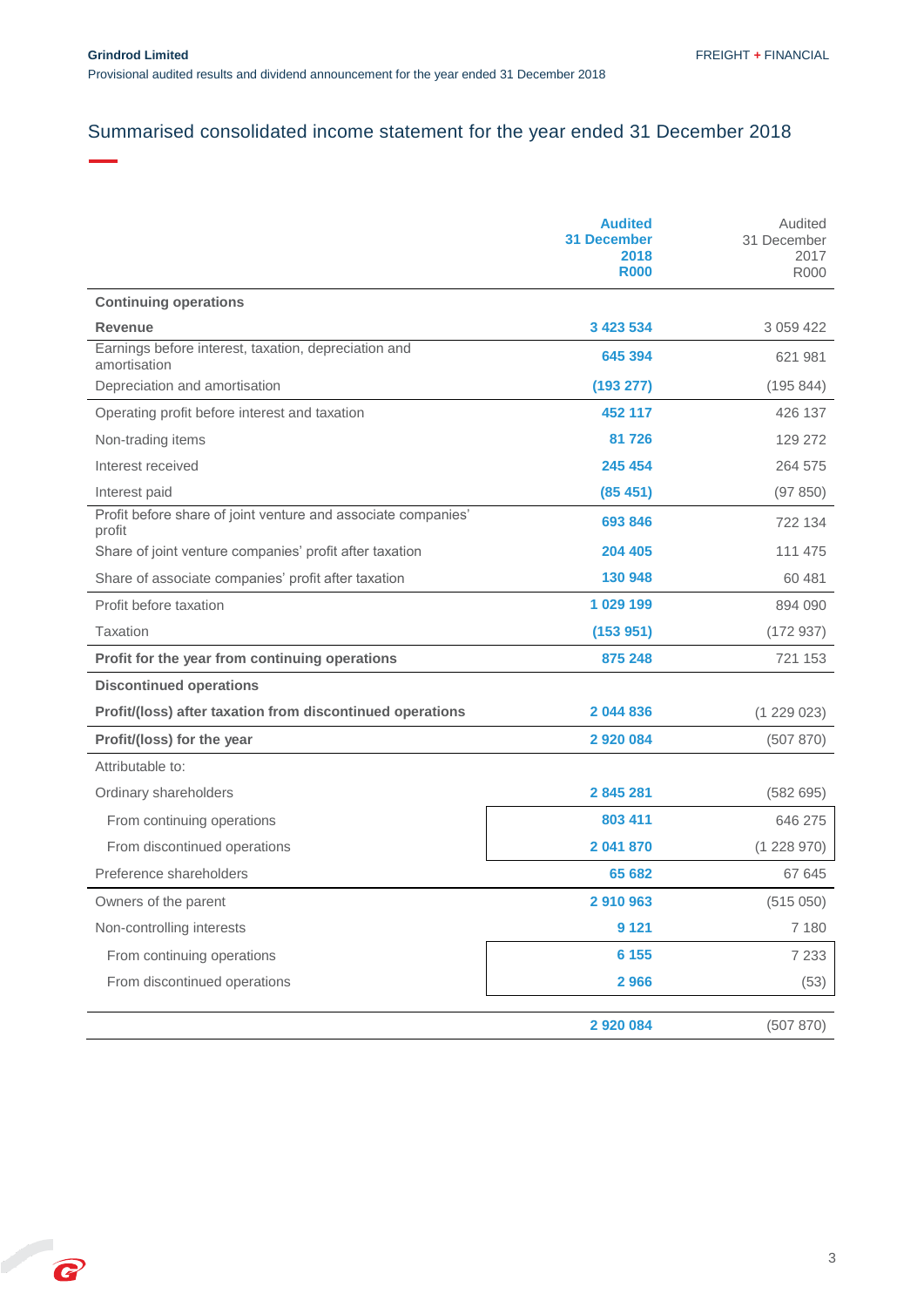# <span id="page-4-0"></span>Earnings per share information for the year ended 31 December 2018

|                                                                                                                                   |                  | <b>Audited</b><br><b>31 December</b><br>2018<br><b>R000</b> | Audited<br>31 December<br>2017<br><b>R000</b> |
|-----------------------------------------------------------------------------------------------------------------------------------|------------------|-------------------------------------------------------------|-----------------------------------------------|
| Reconciliation of headline earnings from continuing operations<br>Profit attributable to ordinary shareholders                    |                  | 803 411                                                     | 646 275                                       |
| <b>Adjusted for:</b>                                                                                                              |                  | (86 837)                                                    | (75, 474)                                     |
| Impairment of investments<br>Impairment of intangibles, property, terminals, machinery, vehicles and                              |                  |                                                             | 126 479                                       |
| equipment<br>Net profit on disposal of investments                                                                                |                  | 18 958<br>(7276)                                            | 8 5 0 3<br>(1 226)                            |
| Net profit on disposal of property, terminals, machinery, vehicles and<br>equipment                                               |                  | (76051)                                                     | (17372)                                       |
| Gain on bargain purchase                                                                                                          |                  | (17357)                                                     |                                               |
| Foreign currency translation reserve release                                                                                      |                  |                                                             | (245656)                                      |
| Joint ventures and associates:                                                                                                    |                  |                                                             |                                               |
| Net profit on disposal of investments                                                                                             |                  | (28861)                                                     |                                               |
| Net (gain)/loss on disposal of investment property, intangibles, ships,<br>property, terminals, machinery, vehicles and equipment |                  | (1100)                                                      | 121                                           |
| Impairment of intangibles, ships, property, terminals, machinery,<br>vehicles and equipment                                       |                  | 7972                                                        | 16 735                                        |
| (Reversal of impairment)/impairment of investments                                                                                |                  | (2675)                                                      | 31 748                                        |
| Impairment of goodwill                                                                                                            |                  | 832                                                         |                                               |
| Total taxation effects of adjustments                                                                                             |                  | 18721                                                       | 5 1 9 4                                       |
| Headline earnings from continuing operations                                                                                      |                  | 716 574                                                     | 570 801                                       |
| Ordinary share performance<br>Number of shares in issue less treasury shares*                                                     |                  | 680 268                                                     | 751 640                                       |
| Weighted average number of shares (basic)                                                                                         | (000s)<br>(000s) | 751 877                                                     | 751 164                                       |
| Diluted weighted average number of shares                                                                                         | (000s)           | 756 902                                                     | 755 810                                       |
| Basic earnings/(loss) per share:                                                                                                  | (cents)          |                                                             |                                               |
| From continuing operations                                                                                                        |                  | 106.9                                                       | 86.0                                          |
| From discontinued operations<br>Total                                                                                             |                  | 271.6<br>378.5                                              | (163.6)<br>(77.6)                             |
| Diluted earnings/(loss) per share:                                                                                                | (cents)          |                                                             |                                               |
| From continuing operations<br>From discontinued operations**                                                                      |                  | 106.1<br>269.8                                              | 85.5                                          |
| Total                                                                                                                             |                  | 375.9                                                       | (163.6)<br>(78.1)                             |
| Headline earnings per share from continuing operations:                                                                           | (cents)          |                                                             |                                               |
| <b>Basic</b><br><b>Diluted</b>                                                                                                    |                  | 95.3<br>94.7                                                | 76.0<br>75.5                                  |
| Dividends per share                                                                                                               | (cents)          | 14.6                                                        |                                               |
| Dividend cover (headline)***                                                                                                      | (times)          | 4.0                                                         |                                               |

\* In the current year, 8.7 million shares were bought back by the group and 64.0 million shares were included in treasury shares on consolidation of the broad based-black economic empowerment (B-BBEE) consortium. The consortium continues to have voting rights.

\*\* In the prior year, diluted loss per share from discontinued operations was calculated on the weighted average number of shares due to the anti-dilutive effect of the long-term incentive shares.

<span id="page-4-1"></span>\*\*\* Dividend cover based on second-half headline earnings.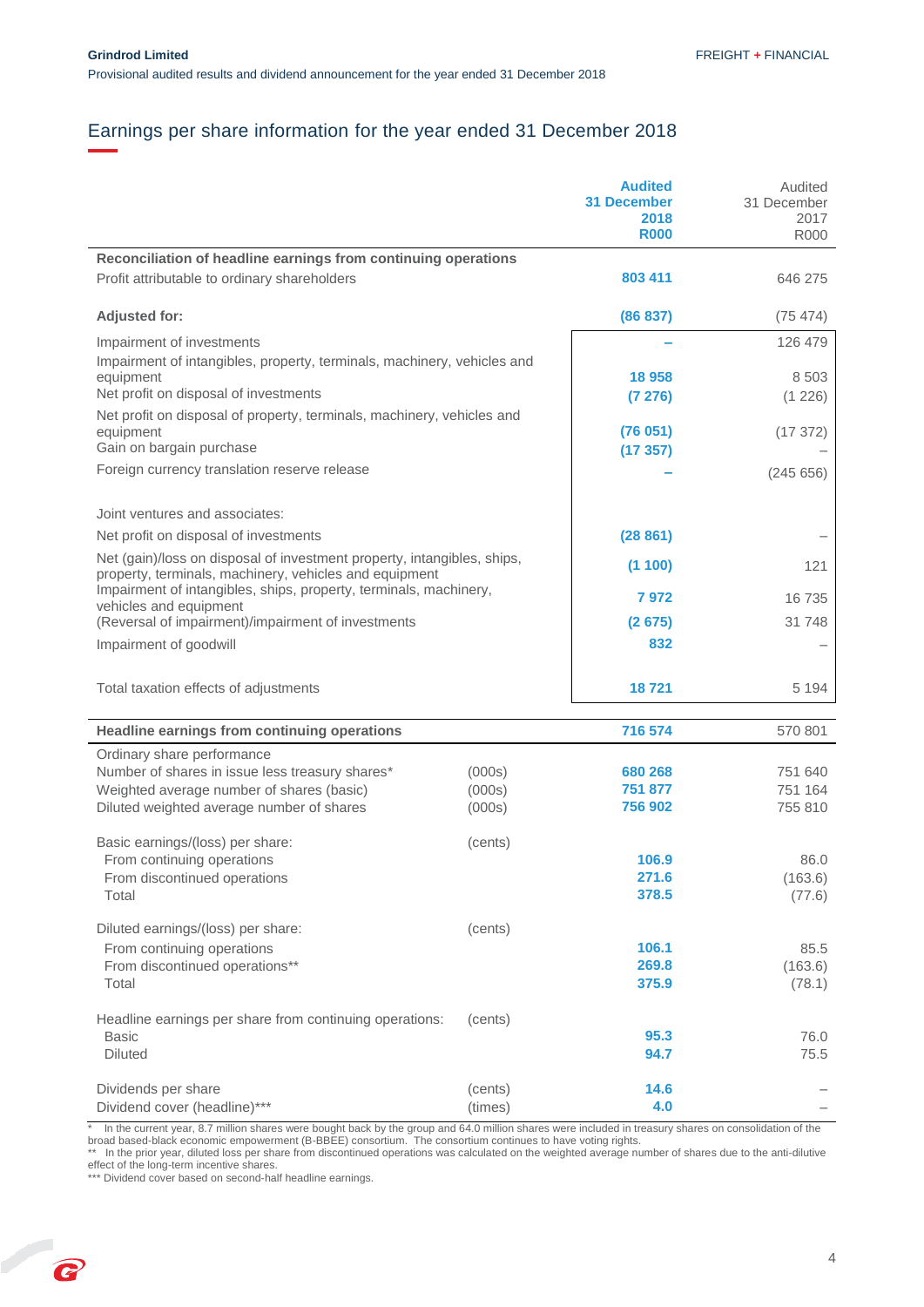<span id="page-5-0"></span>P

# Summarised consolidated statement of other comprehensive income for the year ended 31 December 2018

|                                                                    | <b>Audited</b><br><b>31 December</b><br>2018<br><b>R000</b> | Audited<br>31 December<br>2017<br><b>R000</b> |
|--------------------------------------------------------------------|-------------------------------------------------------------|-----------------------------------------------|
| Profit/(loss) for the year                                         | 2920084                                                     | (507 870)                                     |
| Other comprehensive income/(loss):                                 |                                                             |                                               |
| Items that may be reclassified subsequently to profit or loss      |                                                             |                                               |
| Exchange differences on translating foreign operations             | 872 263                                                     | (797649)                                      |
| Net movement in cash flow hedges                                   | 186                                                         | 760                                           |
| Items that will not be reclassified subsequently to profit or loss |                                                             |                                               |
| Actuarial (losses)/gains                                           | (17 850)                                                    | 7 102                                         |
| Fair value gain/(loss) arising on available-for-sale instruments   | 1755                                                        | (1901)                                        |
| Total comprehensive income/(loss) for the year                     | 3776438                                                     | (1299558)                                     |
| Total comprehensive income/(loss) attributable to:                 |                                                             |                                               |
| Owners of the parent                                               | 3764797                                                     | (1304522)                                     |
| Non-controlling interest                                           | 11 641                                                      | 4 9 6 4                                       |
|                                                                    | 3776438                                                     | (1299558)                                     |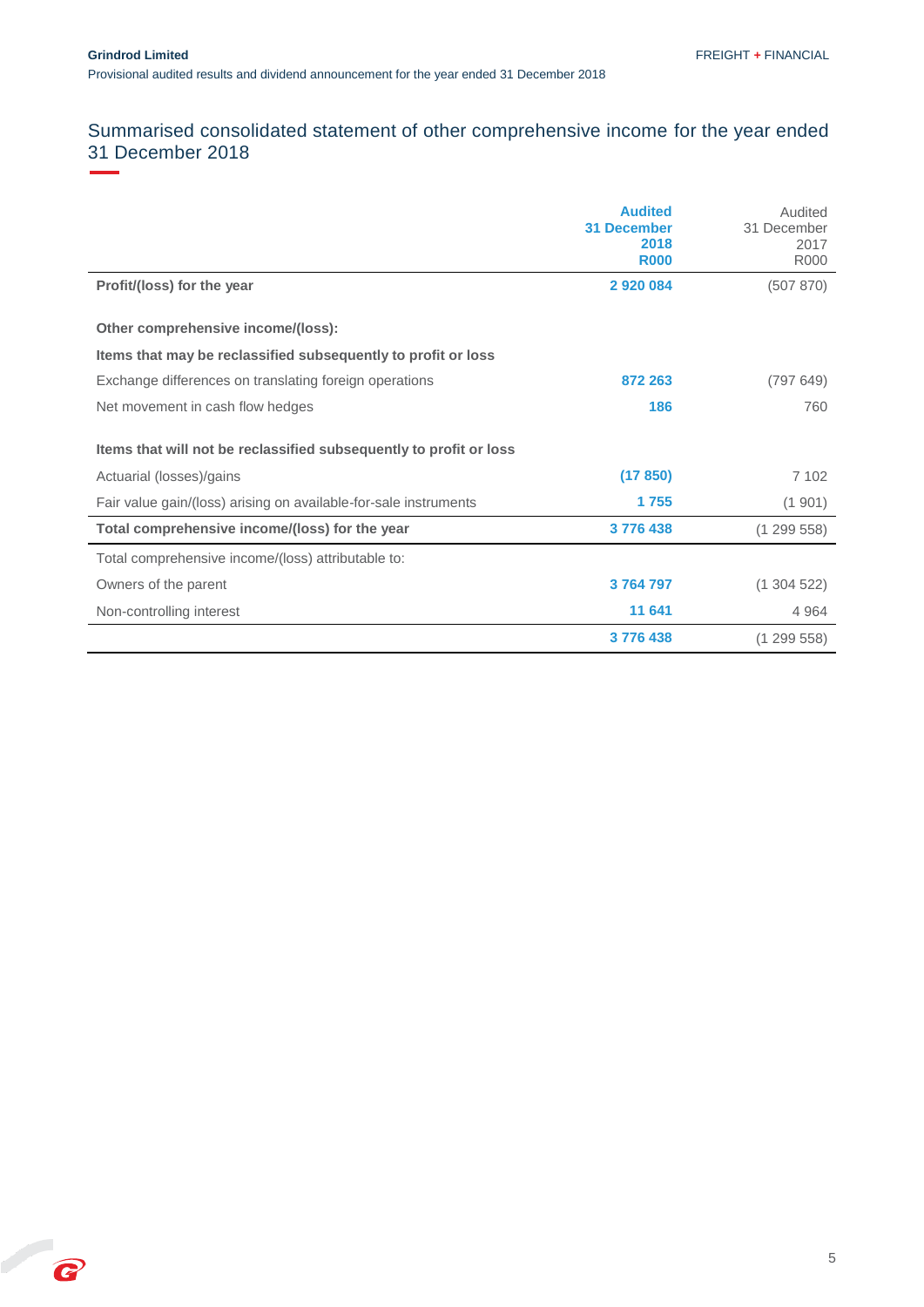# Summarised consolidated statement of financial position as at 31 December 2018

|                                                              |                    |                    | <b>Audited</b><br><b>31 December</b><br>2018<br><b>R000</b> | Audited<br>31 December<br>2017<br><b>R000</b> |
|--------------------------------------------------------------|--------------------|--------------------|-------------------------------------------------------------|-----------------------------------------------|
| Property, terminals, machinery, vehicles and equipment       |                    |                    | 1752225                                                     | 1 478 003                                     |
| Intangible assets                                            |                    |                    | 701 975                                                     | 710 909                                       |
| Investments in joint ventures                                |                    |                    | 2 900 070                                                   | 2 453 230                                     |
| Investments in associates                                    |                    |                    | 970 919                                                     | 867 220                                       |
| Deferred taxation                                            |                    |                    | 60 945                                                      | 59 313                                        |
| Other investments and derivative financial assets            |                    |                    | 2 127 079                                                   | 2 389 218                                     |
| <b>Total non-current assets</b>                              |                    |                    | 8 513 213                                                   | 7957893                                       |
| Loans and advances to bank customers                         |                    |                    | 7 755 744                                                   | 7 149 198                                     |
| Liquid assets and short-term negotiable securities           |                    |                    | 2 843 541                                                   | 1763875                                       |
| Bank balances and cash                                       |                    |                    | 3817069                                                     | 8 970 274                                     |
| Other current assets                                         |                    |                    | 2 423 548                                                   | 2 466 331                                     |
| Non-current assets held for sale                             |                    |                    | 298 349                                                     | 6 641 399                                     |
| <b>Total assets</b>                                          |                    |                    | 25 651 464                                                  | 34 948 970                                    |
|                                                              |                    |                    |                                                             |                                               |
| Shareholders' equity                                         |                    |                    | 9 618 529                                                   | 14 152 823                                    |
| Non-controlling interests                                    |                    |                    | 59 133                                                      | 44 659                                        |
| <b>Total equity</b>                                          |                    |                    | 9 677 662                                                   | 14 197 482                                    |
| Interest-bearing borrowings                                  |                    |                    | 455 223                                                     | 295 429                                       |
| <b>Financial Services funding instruments</b>                |                    |                    | 1 191 874                                                   | 720 137                                       |
| Deferred taxation                                            |                    |                    | 248732                                                      | 244 655                                       |
| Other non-current liabilities                                |                    |                    | 62 459                                                      | 66 199                                        |
| <b>Total non-current liabilities</b>                         |                    |                    | 1958288                                                     | 1 326 420                                     |
| Deposits from bank customers                                 |                    |                    | 10 506 404                                                  | 14 640 363                                    |
| Current interest-bearing borrowings                          |                    |                    | 1 571 109                                                   | 349 881                                       |
| <b>Financial Services funding instruments</b>                |                    |                    | 368 895                                                     | 738 953                                       |
| <b>Other liabilities</b>                                     |                    |                    | 1 500 486                                                   | 1 300 360                                     |
| Non-current liabilities associated with assets held for sale |                    |                    | 68 620                                                      |                                               |
| <b>Total equity and liabilities</b>                          |                    |                    | 25 651 464                                                  | 34 948 970                                    |
|                                                              |                    |                    |                                                             |                                               |
| Net worth per ordinary share $-$ at book value (cents)       |                    |                    | 1 3 1 4                                                     | 1790                                          |
| Net (cash)/debt : equity ratio                               |                    |                    | (0.04):1                                                    | 0.00:1                                        |
| Capital expenditure                                          |                    |                    | 678 683                                                     | 389 472                                       |
|                                                              | <b>31 December</b> | <b>31 December</b> | 31 December                                                 | 31 December                                   |
|                                                              | 2018               | 2018               | 2017                                                        | 2017                                          |
|                                                              | <b>R000</b>        | <b>US\$000</b>     | <b>R000</b>                                                 | <b>US\$000</b>                                |
| Capital commitments                                          | 447 264            |                    | 29 000                                                      | 19 000                                        |
| Authorised by directors and<br>contracted for                | 19 202             |                    | 29 000                                                      | 19 000                                        |
| Due within one year                                          | 19 20 2            |                    | 29 000                                                      | 19 000                                        |
| Due thereafter                                               |                    |                    |                                                             |                                               |
| Authorised by directors not yet<br>contracted for            | 428 062            |                    |                                                             |                                               |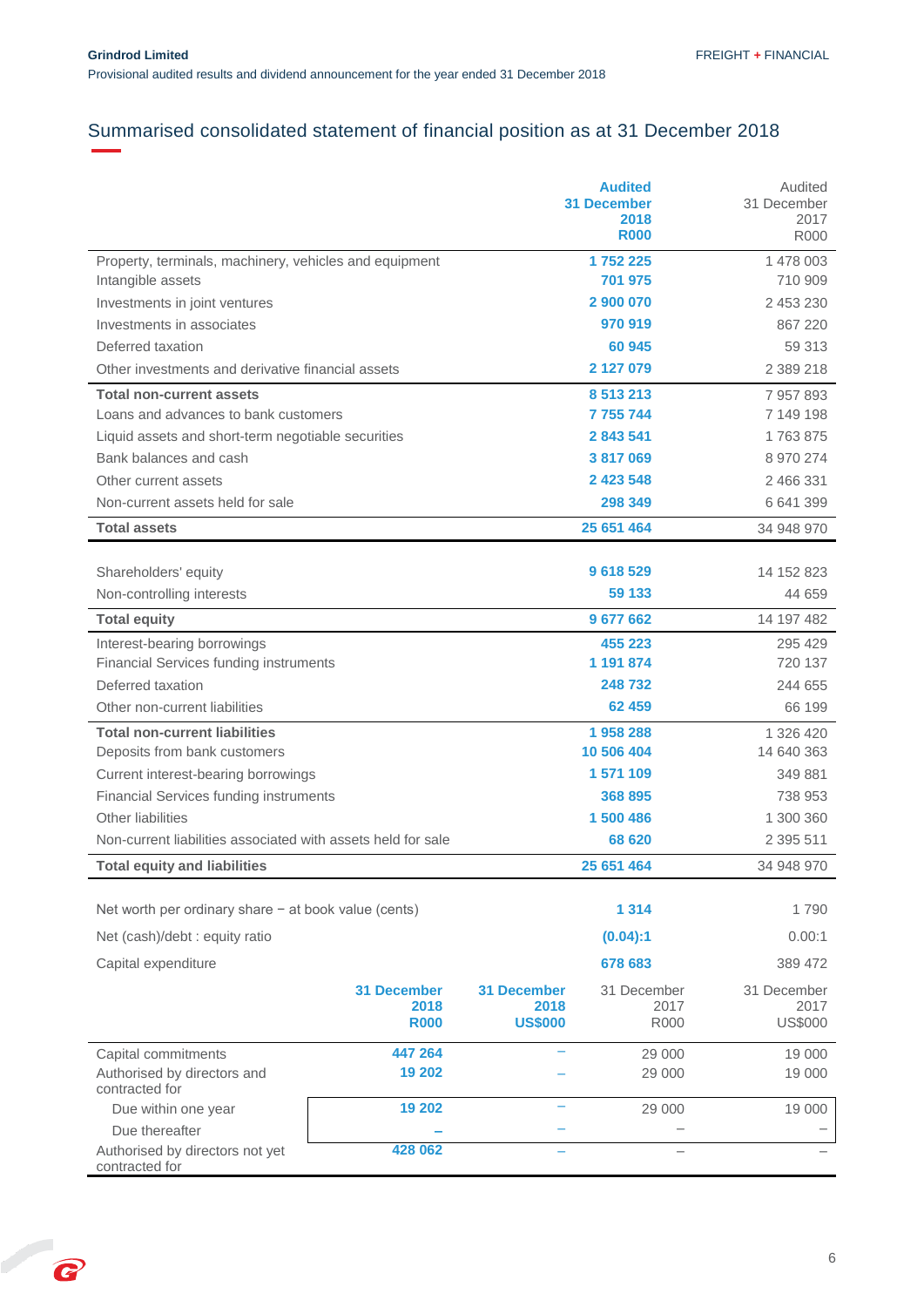# <span id="page-7-0"></span>Summarised consolidated statement of cash flows for the year ended 31 December 2018

|                                                                                                                                   | <b>Audited</b><br><b>31 December</b><br>2018<br><b>R000</b> | Audited<br>31 December<br>2017<br><b>R000</b> |
|-----------------------------------------------------------------------------------------------------------------------------------|-------------------------------------------------------------|-----------------------------------------------|
| Operating profit from continuing operations                                                                                       | 452 117                                                     | 426 142                                       |
| Operating loss from discontinued operations                                                                                       | (195 803)                                                   | (825 287)                                     |
| Non-cash adjustments                                                                                                              | (6945)                                                      | 860 797                                       |
| Operating profit before working capital changes                                                                                   | 249 369                                                     | 461 652                                       |
| Working capital changes                                                                                                           | (90166)                                                     | 97 566                                        |
| Cash generated from operations                                                                                                    | 159 203                                                     | 559 218                                       |
| Net interest received                                                                                                             | 30 689                                                      | 38 335                                        |
| Net dividends received                                                                                                            | 30 624                                                      | 55 570                                        |
| Taxation paid                                                                                                                     | (204 223)                                                   | (169616)                                      |
|                                                                                                                                   | 16 293                                                      | 483 507                                       |
| Net (advances to)/deposits from customers and other short-term negotiables                                                        | (5855567)                                                   | (227051)                                      |
| Deposits - Retail Banking                                                                                                         | (5185788)                                                   | 120 876                                       |
| Other                                                                                                                             | (669 779)                                                   | (347927)                                      |
|                                                                                                                                   |                                                             |                                               |
| Net cash flows (utilised in)/generated from operating activities before ship<br>sales and purchases                               | (5839274)                                                   | 256 456                                       |
| Proceeds on disposal of ships                                                                                                     |                                                             | 238 097                                       |
| Capital expenditure on ships                                                                                                      | (242 244)                                                   | (69753)                                       |
| Net cash flows (utilised in)/generated from operating activities                                                                  | (6081518)                                                   | 424 800                                       |
| Acquisition of investments, property, terminals, machinery, vehicles and<br>equipment                                             | (325 135)                                                   | (368457)                                      |
| Net (outflow)/proceeds on disposal of non-current assets held for sale,<br>property, terminals, machinery, vehicles and equipment | (338 554)                                                   | 169 900                                       |
| Goodwill/intangible assets acquired                                                                                               | (2010)                                                      | (4110)                                        |
| Proceeds from disposal of intangible assets                                                                                       | 353                                                         | 7948                                          |
| Funds repaid by/(advanced to) joint ventures and associate companies                                                              | 216815                                                      | (22144)                                       |
| Acquisition of additional investments in subsidiaries, joint ventures and<br>associates                                           | (33)                                                        | (82, 448)                                     |
| Net cash flows utilised in investing activities                                                                                   | (448564)                                                    | (299311)                                      |
| Acquisition of treasury shares                                                                                                    | (57953)                                                     | (1386)                                        |
| Long-term interest-bearing debt raised                                                                                            | 1848108                                                     | 1 277 549                                     |
| Payment of capital portion of long-term interest-bearing debt                                                                     | (1610613)                                                   | (1030371)                                     |
| Short-term interest-bearing debt raised                                                                                           | 18 016                                                      |                                               |
| Net cash flows generated from financing activities                                                                                | 197 558                                                     | 245 792                                       |
| Net (decrease)/increase in cash and cash equivalents                                                                              | (6332524)                                                   | 371 281                                       |
| Cash and cash equivalents at beginning of the year                                                                                | 9 558 382                                                   | 9 2 9 4 4 5 7                                 |
| Difference arising on translation                                                                                                 | 153 391                                                     | (107 356)                                     |
| Cash and cash equivalents at end of the year                                                                                      | 3 379 249                                                   | 9 558 382                                     |
| Consisting of:                                                                                                                    |                                                             |                                               |
| Cash and cash equivalents                                                                                                         | 1765726                                                     | 2 759 071                                     |
| Retail deposits                                                                                                                   | 1 613 523                                                   | 6799311                                       |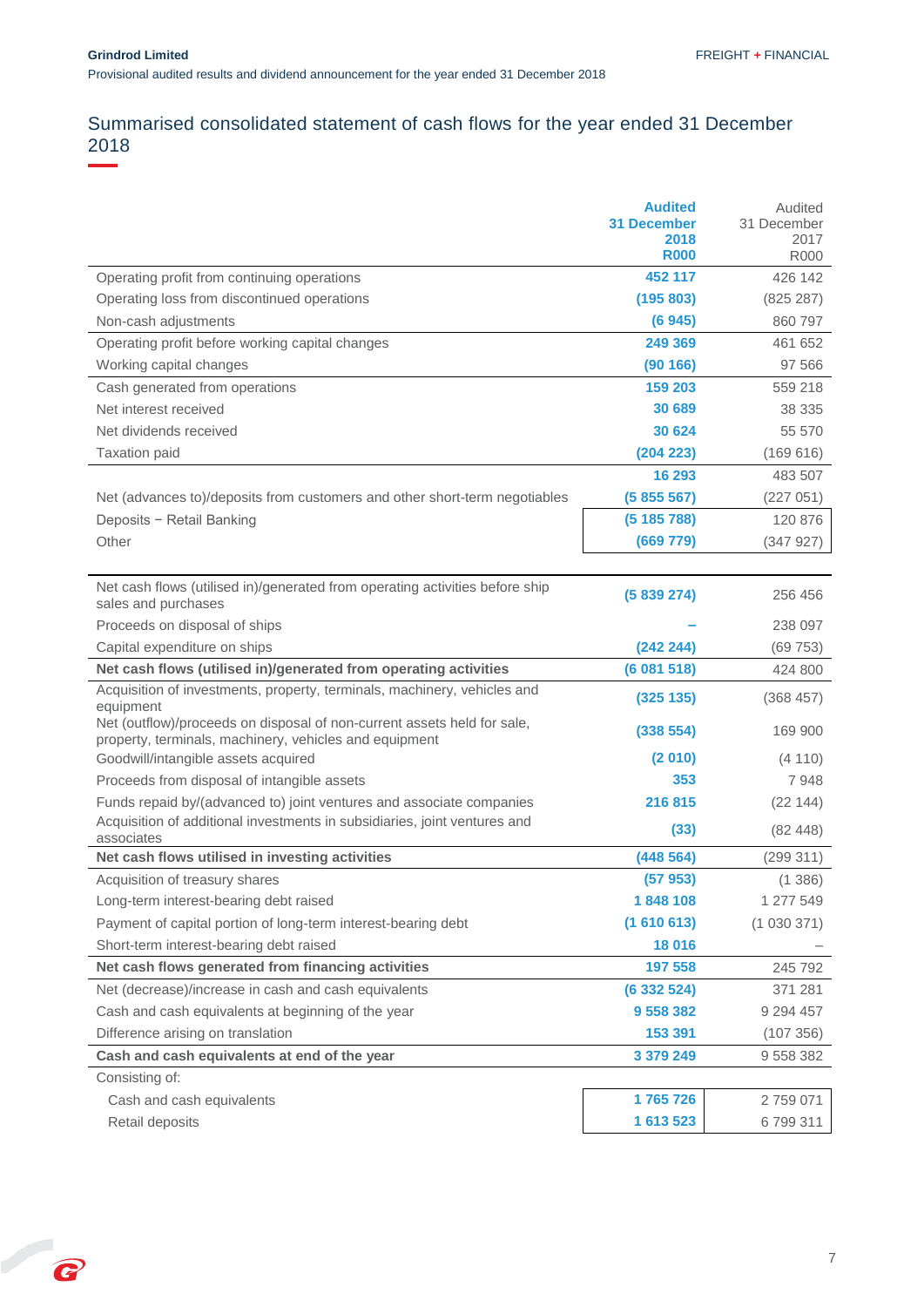# <span id="page-8-0"></span>Summarised consolidated statement of changes in equity for the year ended 31 December 2018

|                                                                                       | <b>Audited</b><br><b>31 December</b> | Audited<br>31 December |
|---------------------------------------------------------------------------------------|--------------------------------------|------------------------|
|                                                                                       | 2018                                 | 2017                   |
|                                                                                       | <b>R000</b>                          | <b>R000</b>            |
| Ordinary and preference share capital and share premium                               | 3 977 456                            | 5 992 756              |
| Balance at beginning of the year                                                      | 5 992 756                            | 5 971 721              |
| Share options vested                                                                  | 20 615                               | 22 4 21                |
| Return of share capital                                                               | (1584362)                            |                        |
| Adjustment arising on consolidation of B-BBEE structure                               | (393 600)                            |                        |
| Treasury shares acquired                                                              | (57953)                              | (1386)                 |
| <b>Equity compensation reserve</b>                                                    | 54 991                               | 58 364                 |
| Balance at beginning of the year                                                      | 58 364                               | 68 513                 |
| Share-based payments                                                                  | 18 990                               | 12 272                 |
| Share options vested                                                                  | (20615)                              | (22 421)               |
| Balance disposed on Shipping spin-off                                                 | (1748)                               |                        |
| Foreign currency translation reserve                                                  | 1 547 498                            | 3 505 281              |
| Balance at beginning of the year                                                      | 3 505 281                            | 4 546 313              |
| Foreign currency translation realised                                                 | (2830505)                            | (243653)               |
| Foreign currency translation adjustments                                              | 872722                               | (797 379)              |
| Other non-distributable statutory reserves                                            | (43637)                              | (43566)                |
| Balance at beginning of the year                                                      | (43566)                              | (51 592)               |
| Financial instrument hedge settlement                                                 | 186                                  | 3 0 0 5                |
| Foreign currency translation adjustments                                              | (1355)                               | 2 0 3 5                |
| Fair value adjustment on hedging reserve                                              | 14 068                               | (202)                  |
| Deferred tax effect on cash flow hedge                                                |                                      | (2 132)                |
| Net business combination                                                              |                                      | 5 3 2 0                |
| Balance disposed on Shipping spin-off                                                 | (12970)                              |                        |
| <b>Accumulated profit</b>                                                             | 4 082 221                            | 4 639 988              |
| Balance at beginning of the year                                                      | 4 639 988                            | 5 217 482              |
| Transitional provision - implementation of IFRS 9 and IFRS 15                         | (33 217)                             |                        |
| Other comprehensive income/(loss) arising from available for<br>sale financial assets | 1755                                 | (1901)                 |
| Adjustment arising on consolidation of B-BBEE structure                               | (696 650)                            |                        |
| Actuarial (losses)/gains recognised                                                   | (17850)                              | 7 102                  |
| Profit/(loss) for the year                                                            | 2 910 963                            | (515050)               |
| Ordinary dividends paid*                                                              | (2657086)                            |                        |
| Preference dividends paid**                                                           | (65682)                              | (67645)                |
| Total interest of shareholders of the company                                         | 9618529                              | 14 152 823             |
| Equity attributable to non-controlling interests of the company                       | 59 133                               | 44 659                 |
| Balance at beginning of the year                                                      | 44 659                               | 48 919                 |
| Foreign currency translation adjustments                                              | 2 5 2 0                              | (2 216)                |
| Non-controlling interest disposed                                                     | 7 5 0 5                              | 244                    |
| Profit for the year                                                                   | 9 1 2 1                              | 7 180                  |
| Dividends paid                                                                        | (4672)                               | (9468)                 |
| Total equity attributable to all shareholders of the<br>company                       | 9 677 662                            | 14 197 482             |

**\*** Ordinary dividends relate to the Shipping spin-off.

<span id="page-8-1"></span>\*\* Preference dividends paid relate to cumulative non-redeemable preference shares which are required to be paid and are linked to the prime interest rate.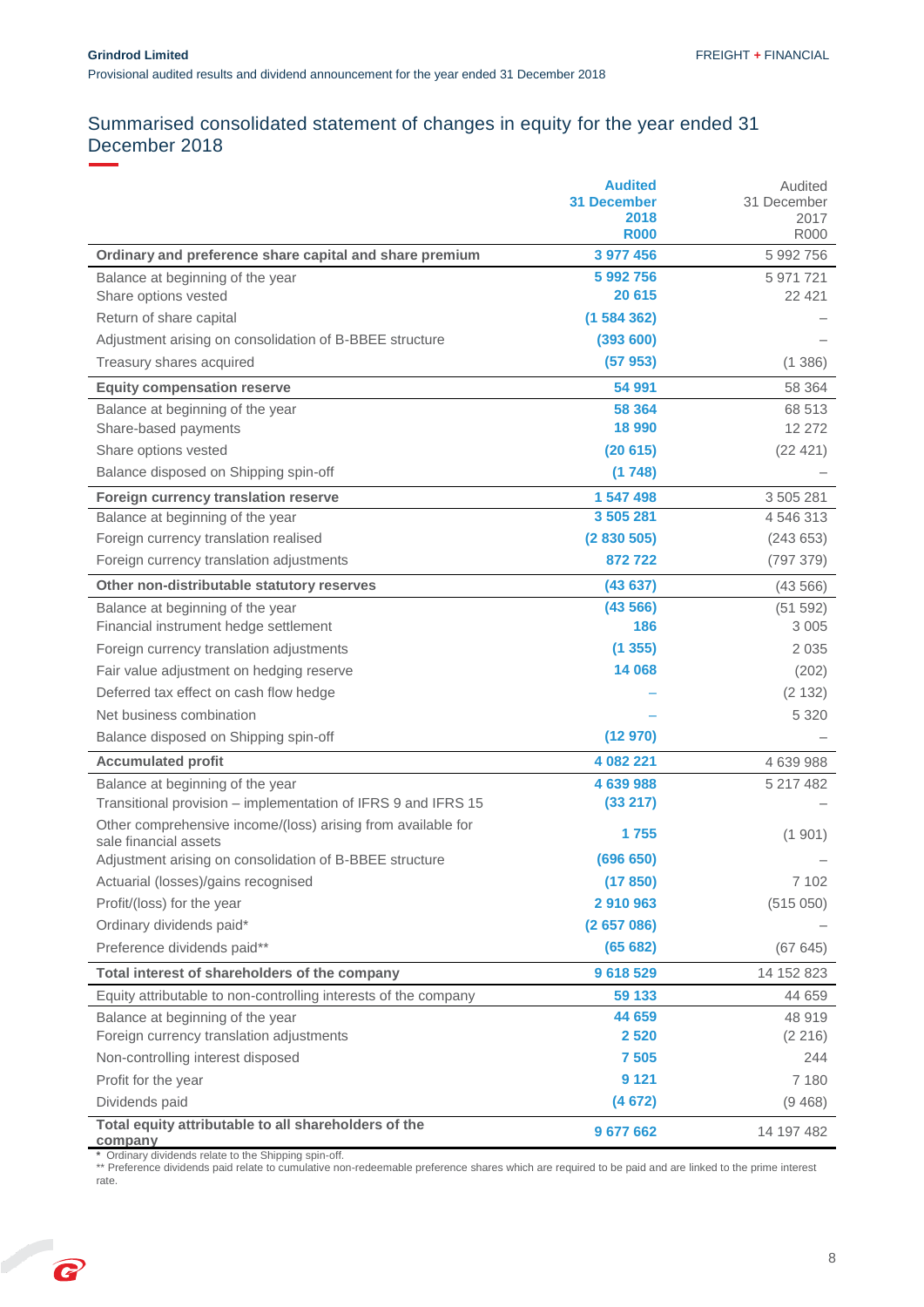# Segmental analysis for continuing operations for the year ended 31 December 2018

|                                                             | <b>Audited</b>     | Audited        |
|-------------------------------------------------------------|--------------------|----------------|
|                                                             | <b>31 December</b> | 31 December    |
|                                                             | 2018               | 2017           |
|                                                             | <b>R000</b>        | <b>R000</b>    |
|                                                             |                    | Re-presented** |
|                                                             |                    |                |
| <b>Revenue</b>                                              |                    |                |
| <b>Port and Terminals</b>                                   | 922 859            | 863 939        |
| Logistics                                                   | 2687031            | 2 307 907      |
| Marine Fuel and Agricultural Logistics                      | 20 444 417         | 17 585 797     |
| <b>Financial Services</b>                                   | 536 563            | 467 039        |
| Group                                                       | 64 472             | 51 214         |
|                                                             | 24 655 342         | 21 275 896     |
| Segmental adjustments*                                      | (21 231 808)       | (18216474)     |
|                                                             | 3 423 534          | 3 059 422      |
| Earnings/(loss) before interest, taxation, depreciation and |                    |                |
| amortisation                                                |                    |                |
| <b>Port and Terminals</b>                                   | 251 208            | 281 763        |
| Logistics                                                   | 499 281            | 307 445        |
| Marine Fuel and Agricultural Logistics                      | 89 692             | 65 061         |
| <b>Financial Services</b>                                   | 395 624            | 362 952        |
|                                                             |                    |                |
| Group                                                       | (58119)            | (73524)        |
|                                                             | 1 177 686          | 943 697        |
| Segmental adjustments*                                      | (532 292)          | (321 716)      |
|                                                             | 645 394            | 621 981        |
| Operating profit/(loss) before interest and taxation        |                    |                |
| Port and Terminals                                          | 159 438            | 193 263        |
| Logistics                                                   | 325 613            | 165 351        |
| Marine Fuel and Agricultural Logistics                      | 80 528             | 50 740         |
| <b>Financial Services</b>                                   | 390 261            | 357 707        |
| Group                                                       | (100 776)          | (123 460)      |
|                                                             | 855 064            | 643 601        |
| Segmental adjustments*                                      | (402947)           | (217 464)      |
|                                                             | 452 117            | 426 137        |
| Share of associate companies' profit/(loss) after taxation  |                    |                |
| <b>Port and Terminals</b>                                   | 62 361             | 53 820         |
|                                                             | 1 3 3 1            |                |
| Logistics                                                   |                    | (10130)        |
| Marine Fuel and Agricultural Logistics                      | 122 641            | 55 093         |
| Group                                                       |                    | 257            |
|                                                             | 186 333            | 99 040         |
| Segmental adjustments*                                      | (55385)            | (38559)        |
|                                                             | 130 948            | 60 481         |
| Profit attributable to ordinary shareholders                |                    |                |
| Port and Terminals                                          | 145 565            | 165 684        |
| Logistics                                                   | 160 805            | 216 750        |
| Marine Fuel and Agricultural Logistics                      | 148 689            | 57 777         |
| <b>Financial Services</b>                                   | 209 647            | 188 958        |
| Group                                                       | 138 705            | 17 106         |
|                                                             | 803 411            | 646 275        |
| Segmental adjustments*                                      |                    |                |
|                                                             |                    |                |
|                                                             | 803 411            | 646 275        |

\* For segment reporting, investments in joint ventures are accounted for using proportionate consolidation where an effective share of the group's ownership is applied to each line item above. In the consolidated annual financial statements (International Financial Reporting Standards (IFRS) presentation), investments in joint ventures are equity accounted. Segmental adjustments relate to effects of proportionate consolidation to reconcile to IFRS presentation.

\*\* Re-presented for segmental changes as detailed in the basis of preparation.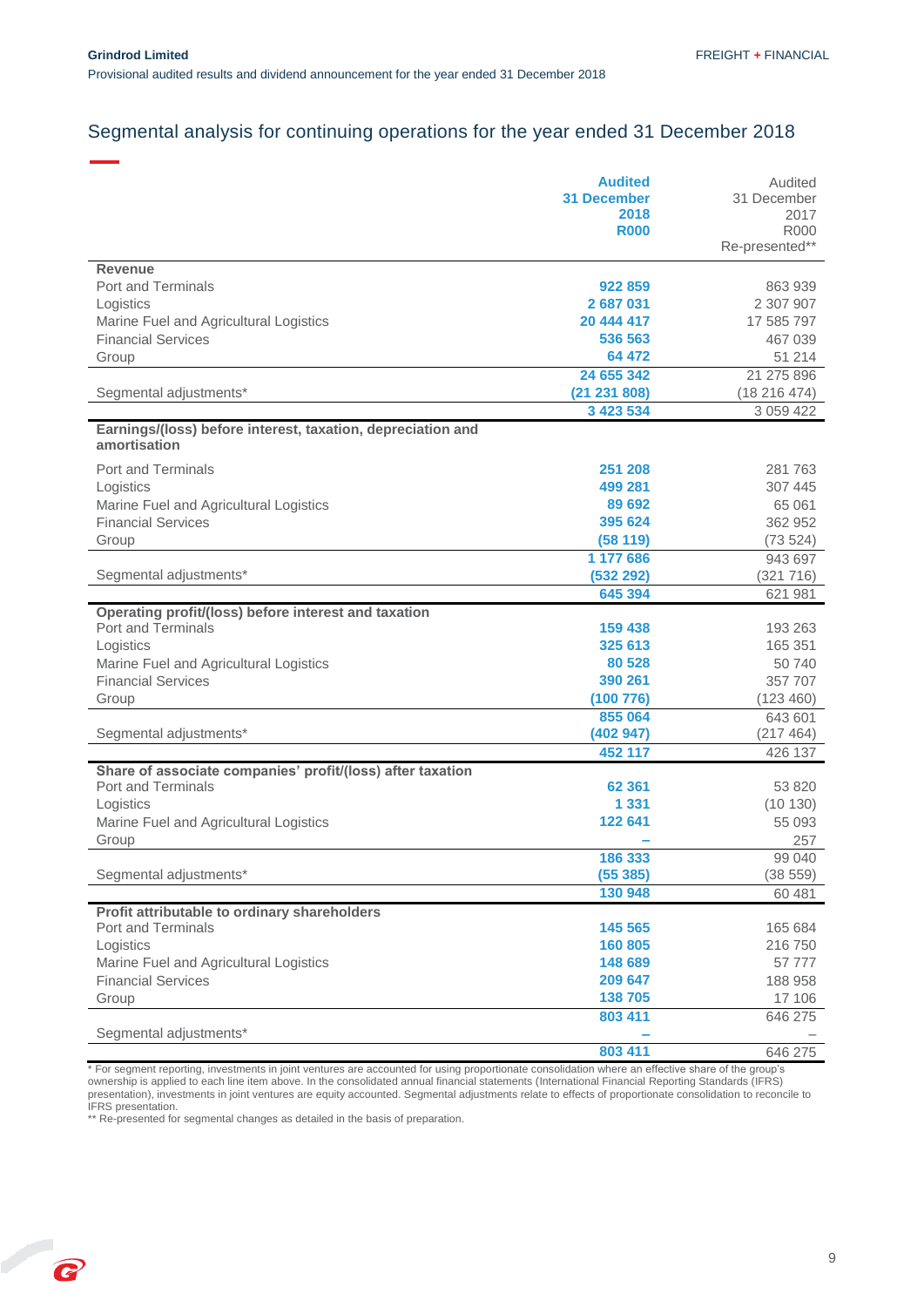### <span id="page-10-0"></span>Income statement - discontinued operations for the year ended 31 December 2018

|                                                                      | <b>Audited</b><br><b>31 December</b><br>2018<br><b>R000</b> | Audited<br>31 December<br>2017<br><b>R000</b> |
|----------------------------------------------------------------------|-------------------------------------------------------------|-----------------------------------------------|
| <b>Revenue</b>                                                       | 1950 514                                                    | 5 432 486                                     |
| Loss before interest, taxation, depreciation and amortisation        | (195 803)                                                   | (606 721)                                     |
| Shipping                                                             | (195 710)                                                   | 25 309                                        |
| Rail                                                                 | (93)                                                        | (632 030)                                     |
| Depreciation and amortisation                                        |                                                             | (218564)                                      |
| Shipping                                                             |                                                             | (204 450)                                     |
| Rail                                                                 |                                                             | (14 114)                                      |
| Operating loss before interest and taxation                          | (195803)                                                    | (825 285)                                     |
| Non-trading items                                                    | 3 008 897                                                   | (587 770)                                     |
| (Loss)/gain on remeasurement of fair value less costs to sell        | (701 399)                                                   | 483 180                                       |
| Interest received                                                    | 25 807                                                      | 71 646                                        |
| Interest paid                                                        | (60027)                                                     | (117382)                                      |
| Profit/(loss) before share of joint venture companies' profit/(loss) | 2 077 475                                                   | (975611)                                      |
| Share of joint venture companies' profit/(loss) after taxation       | 39 719                                                      | (162 356)                                     |
| Profit/(loss) before taxation                                        | 2 117 194                                                   | (1137967)                                     |
| <b>Taxation</b>                                                      | (72358)                                                     | (91056)                                       |
| Profit/(loss) for the year                                           | 2 044 836                                                   | (1229023)                                     |
| Attributable to:                                                     |                                                             |                                               |
| Owners of the parent                                                 | 2 041 870                                                   | (1228970)                                     |
| Non-controlling interests                                            | 2966                                                        | (53)                                          |
|                                                                      | 2 044 836                                                   | (1229023)                                     |

### <span id="page-10-1"></span>Business combinations for the year ended 31 December 2018

#### **Acquisition of subsidiaries:**

During the year, the group acquired the following entities:

| Company acquired | Nature of<br>business    | Percentage<br>acquired | Date<br>acquired | <b>Purchase</b><br>consideration<br><b>R000</b> |
|------------------|--------------------------|------------------------|------------------|-------------------------------------------------|
| Novagroup        | <b>Ships Agencies</b>    | 100%                   | 1 October 2018   | (123 794)                                       |
| Newshelf 1279    | <b>B-BBEE</b> consortium | 100%                   | 31 December 2018 | $\sim$                                          |

#### **Reasons for the acquisition:**

C

In the current year, the group acquired a controlling interest in the Novagroup entities to strengthen the group's position in the marine technical market and to provide a more comprehensive service offering. The transaction was accounted for in terms of IFRS 3: Business Combinations. Intangible assets relating to customer contracts were identified and recognised which resulted in a gain on bargain purchase.

In addition, during the current year, the group assisted Newshelf 1279, a B-BBEE consortium. The consortium continues to have voting rights, however, due to the additional funding, the group's rights have changed from protective to substantive and the consortium is now controlled by the group in terms of IFRS 10 Consolidated Financial Statements, effective 31 December 2018.

#### **Impact of the acquisition on the results of the group:**

From the dates of their acquisition, the acquired businesses contributed losses of R4.8 million.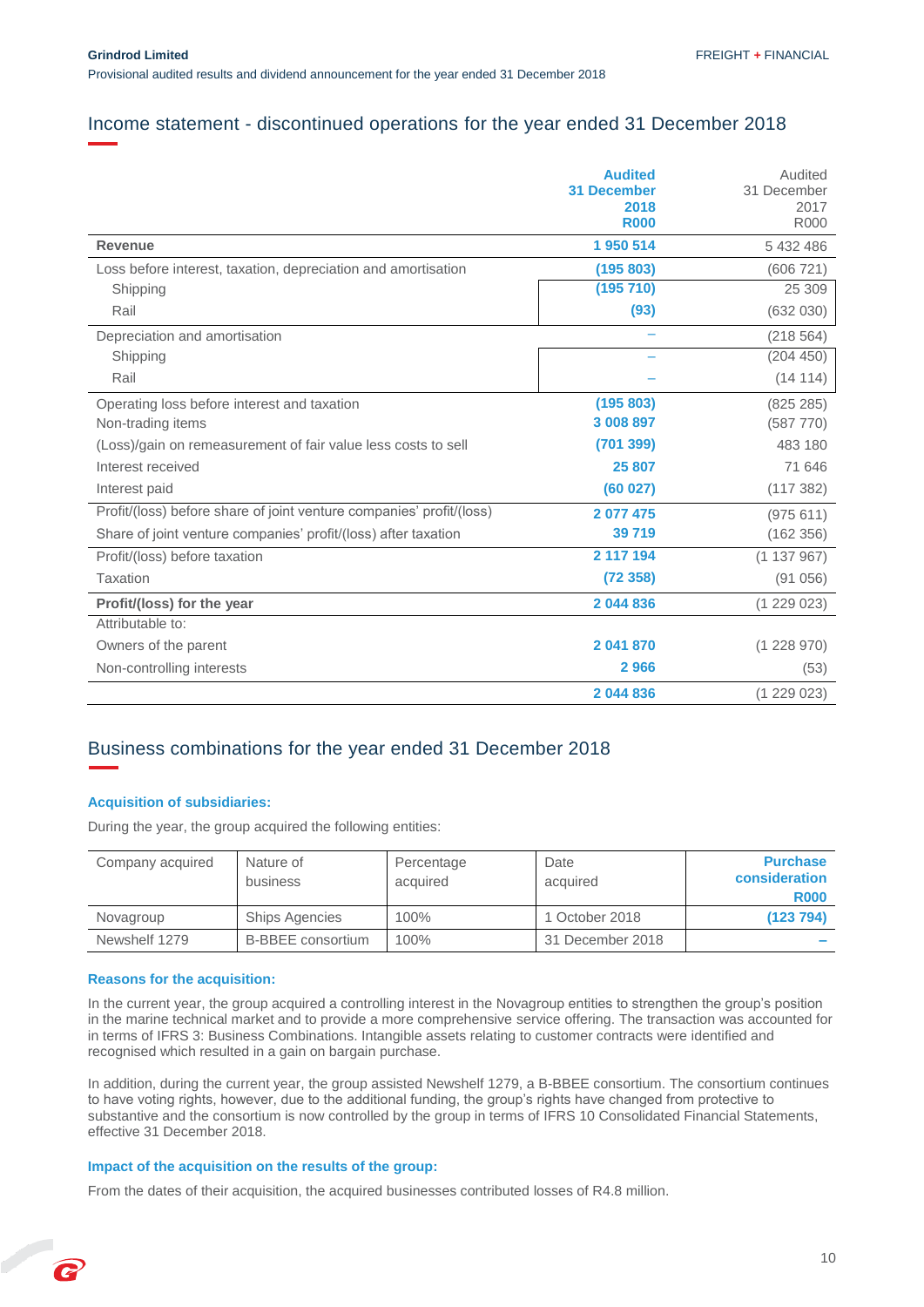| Net assets acquired                                           | <b>Acquiree's carrying</b><br>amount before<br>combination at fair<br>value<br><b>R000</b> |
|---------------------------------------------------------------|--------------------------------------------------------------------------------------------|
| Property, terminals, machinery, vehicles and equipment        | (127942)                                                                                   |
| Intangible assets                                             | (28 890)                                                                                   |
| Other investments                                             | 489 607                                                                                    |
| Working capital                                               | (18905)                                                                                    |
| Taxation                                                      | (738)                                                                                      |
| Long-term borrowings                                          | 609 582                                                                                    |
| Deferred taxation                                             | 18 880                                                                                     |
| Non-controlling interests                                     | 7505                                                                                       |
| Cash and bank                                                 | (38)                                                                                       |
| Bank overdraft                                                | 37 832                                                                                     |
| <b>Total</b>                                                  | 986 893                                                                                    |
| Treasury shares acquired on consolidation of B-BBEE structure | (393 600)                                                                                  |
| Adjustments on consolidation of B-BBEE structure              | (696 650)                                                                                  |
| Less: gain on bargain purchase                                | 17 357                                                                                     |
| <b>Total purchase consideration</b>                           | (86 000)                                                                                   |
| Cash acquired                                                 | (37 794)                                                                                   |
| Net assets acquired                                           | (123 794)                                                                                  |

### <span id="page-11-0"></span>Related party transactions for the year ended 31 December 2018

During each year, the group, in the ordinary course of business, enters into various transactions with related parties. Parties are considered to be related if one party has the ability to control or exercise significant influence over the other party in making financial and operating decisions. These transactions occurred under terms that are no more or less favourable than those arranged with third parties.

Below is a list of significant related party transactions and balances for each year:

|                                      | Nature of<br>relationship  | <b>Audited</b><br><b>31 December</b><br>2018<br><b>R000</b> | Audited<br>31 December<br>2017<br>R000 |
|--------------------------------------|----------------------------|-------------------------------------------------------------|----------------------------------------|
| Goods and services sold to:          |                            |                                                             |                                        |
| Vitol Shipping Singapore Pte Limited | Joint venture              | 58 282                                                      | 111 163                                |
| Goods and services purchased from:   |                            |                                                             |                                        |
| Cockett Marine Oil Pte Limited       | Joint venture              | (318, 368)                                                  | (702945)                               |
| Amounts due from related party:      |                            |                                                             |                                        |
| Terminal De Carvo da Matola Limitada | Joint venture              | 2632                                                        | 313 132                                |
| Cockett Marine Oil Pte Limited       | Joint venture              | 512888                                                      | 420 203                                |
| <b>GPR Leasing Africa Limited</b>    | Joint venture              | 153 517                                                     | 146 896                                |
| Newshelf 1279 Proprietary Limited*   | Other related party        |                                                             | 548 954                                |
| <b>IVS Bulk Pte Limited</b>          | Joint venture              |                                                             | 283 632                                |
| Loans to associates                  | Associates                 | 2 245 360                                                   | 1919048                                |
| Directors (directly or indirectly)*  | Directors and key officers | 4 7 9 7                                                     | 178 842                                |

\* No balance for the current year due to the consolidation of the B-BBEE consortium. \*\* Reduction due to the resignation of certain non-executive directors during 2018.

G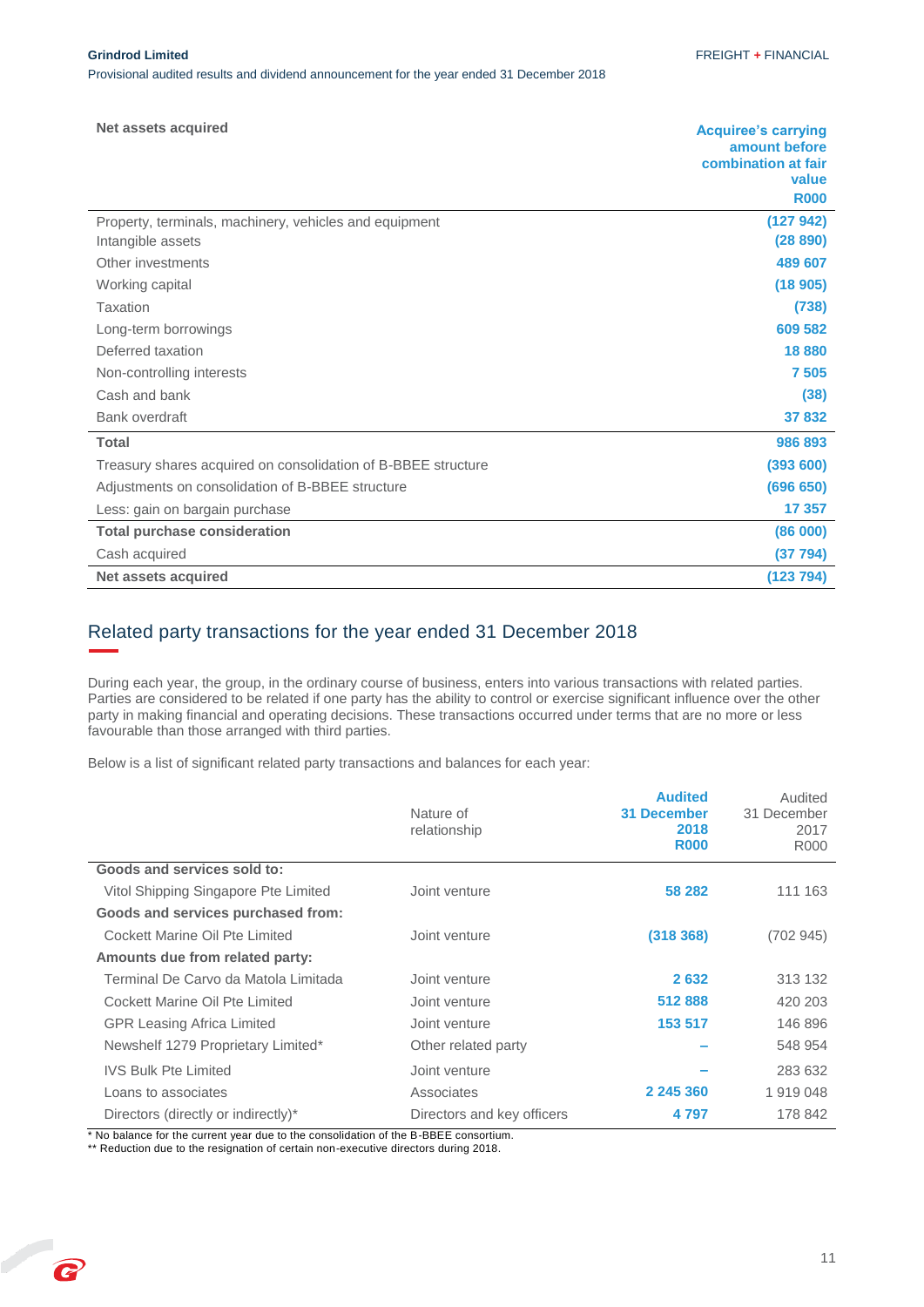### <span id="page-12-0"></span>Foreign currency denominated items as at 31 December 2018

| Exchange rates (ZAR/US\$) | <b>Audited</b><br>31 December<br>2018 | Audited<br>31 December<br>2017 |
|---------------------------|---------------------------------------|--------------------------------|
| Opening exchange rate     | 12.39                                 | 13.69                          |
| Closing exchange rate     | 14.38                                 | 12.39                          |
| Average exchange rate     | 13.23                                 | 13.36                          |

### Leases and ship charters

The minimum future lease and ship charters receivable/(payable) under non-cancellable operating leases and charter party agreements are as follows:

|                                | <b>Audited</b><br><b>31 December</b><br>2018<br><b>R000</b> | Audited<br>31 December<br>2017<br><b>R000</b> |
|--------------------------------|-------------------------------------------------------------|-----------------------------------------------|
| <b>Continuing operations</b>   |                                                             |                                               |
| Income                         | 77 4 25                                                     | 116 234                                       |
| Expenditure                    | 1 400 819                                                   | 1 183 952                                     |
| <b>Discontinued operations</b> |                                                             |                                               |
| Income*                        | 1 1 2 8                                                     | 1 205 939                                     |
| Expenditure                    |                                                             | 1918015                                       |

\* Relates only to future committed income under non-cancellable operating leases and will not include revenue earned through the spot market.

### <span id="page-12-1"></span>Fair value of financial instruments as at 31 December 2018

The following table provides an analysis of financial instruments that are measured subsequent to initial recognition at fair value, grouped into Levels 1 to 3 based on the degree to which the fair value is observable:

**Level 1** Quoted prices (unadjusted) in active markets for identical assets or liabilities.

- **Level 2** Inputs other than quoted prices included within Level 1 that are observable for the asset or liability, either directly (i.e. as prices) or indirectly (i.e. derived from prices).
- Level 3 Inputs for the asset or liability that are not based on observable market data (unobservable inputs).

Levels 2 and 3 fair values were determined by applying either a combination of, or one of the following, valuation techniques:

- Market-related interest rate yield curves to discount expected future cash flows; and/or
- Projected unit method; and/or
- Market value; and/or
- The net asset value of the underlying investments; and/or
- A price earnings multiple or a discounted projected income/present value approach.

The fair value measurement for income approach valuation is based on significant inputs that are not observable in the market. Key inputs used in the valuation include discount rates and future profit assumptions based on historical performance but adjusted for expected growth. Management reassess the earnings or yield multiples at least annually based on their assessment of the macro- and micro-economic environments.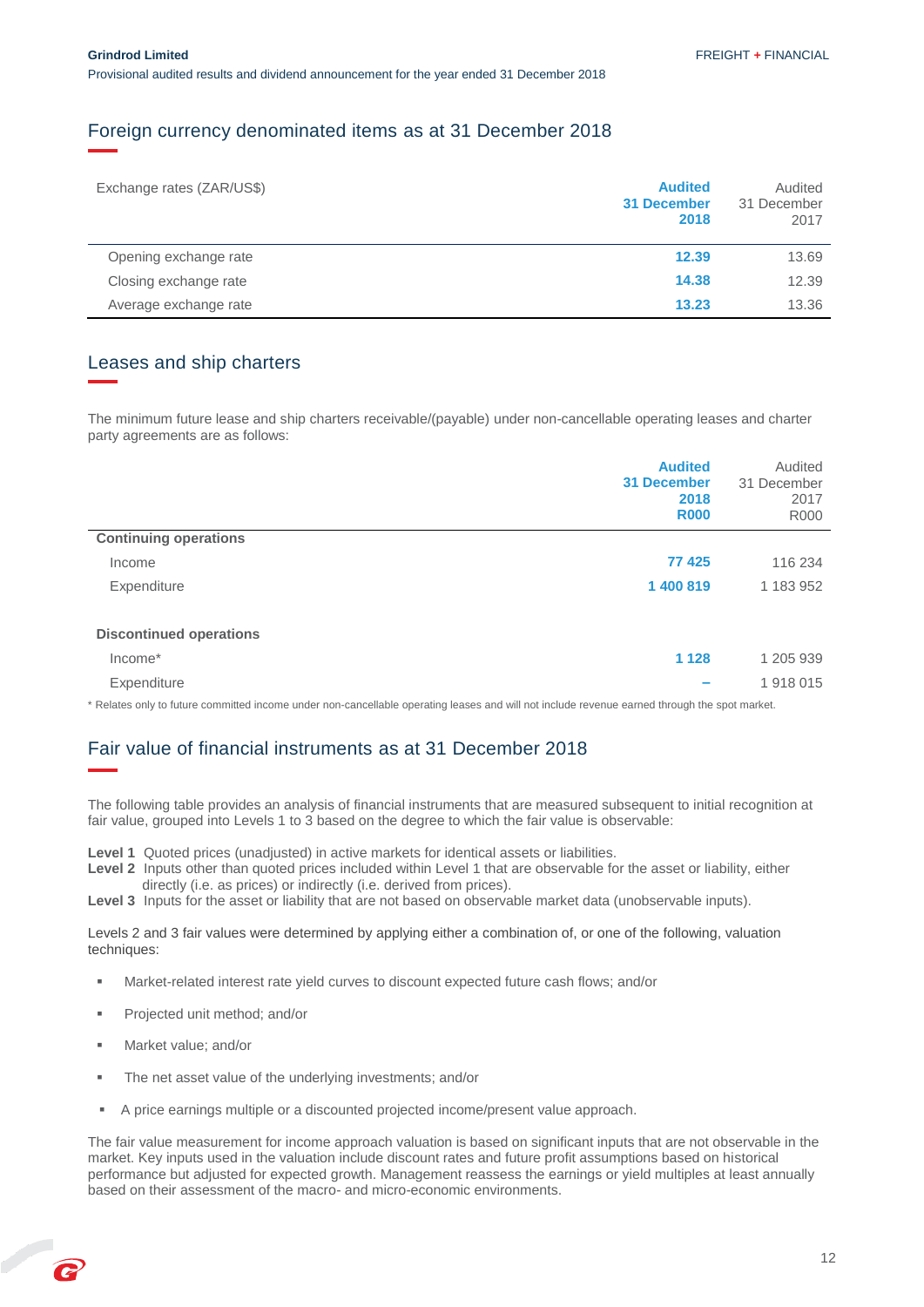Provisional audited results and dividend announcement for the year ended 31 December 2018

|                                                                     | <b>Audited</b><br><b>31 December</b><br>2018<br><b>R000</b> | <b>Audited</b><br><b>31 December</b><br>2018<br><b>R000</b> | <b>Audited</b><br><b>31 December</b><br>2018<br><b>R000</b> | <b>Audited</b><br><b>31 December</b><br>2018<br><b>R000</b> |
|---------------------------------------------------------------------|-------------------------------------------------------------|-------------------------------------------------------------|-------------------------------------------------------------|-------------------------------------------------------------|
|                                                                     | Level 1                                                     | <b>Level 2</b>                                              | Level 3                                                     | <b>Total</b>                                                |
| <b>Financial assets</b>                                             |                                                             |                                                             |                                                             |                                                             |
| Financial assets designated at fair value<br>through profit or loss | 138 629                                                     | 931 148                                                     | 3 347 780                                                   | 4 417 557                                                   |
| <b>Total</b>                                                        | 138 629                                                     | 931 148                                                     | 3 347 780                                                   | 4 417 557                                                   |
| <b>Financial liabilities</b>                                        |                                                             |                                                             |                                                             |                                                             |
| Derivative financial instruments                                    |                                                             | (7911)                                                      |                                                             | (7911)                                                      |
| Other liabilities*                                                  |                                                             | (54548)                                                     |                                                             | (54548)                                                     |
| Total                                                               |                                                             | (62459)                                                     |                                                             | (62459)                                                     |
|                                                                     | Audited                                                     | Audited                                                     | Audited                                                     | Audited                                                     |

|                                                                     | Augited<br>31 December | Auglied<br>31 December | Auglied<br>31 December | Auglied<br>31 December |
|---------------------------------------------------------------------|------------------------|------------------------|------------------------|------------------------|
|                                                                     | 2017                   | 2017                   | $2017**$               | 2017                   |
|                                                                     | <b>R000</b>            | R000                   | <b>R000</b>            | <b>R000</b>            |
|                                                                     | Level 1                | Level 2                | Level 3                | <b>Total</b>           |
| <b>Financial assets</b>                                             |                        |                        |                        |                        |
| Derivative financial assets                                         |                        | 1617                   |                        | 1617                   |
| Financial assets designated at fair value<br>through profit or loss |                        | 811 417                | 1 427 617              | 2 2 3 0 0 3 4          |
| <b>Total</b>                                                        |                        | 813034                 | 1 427 617              | 2 240 651              |
| <b>Financial liabilities</b>                                        |                        |                        |                        |                        |
| Derivative financial instruments                                    |                        | (20744)                |                        | (20744)                |
| Other liabilities*                                                  |                        | (92 132)               |                        | (92 132)               |
| <b>Total</b>                                                        |                        | (112 876)              |                        | (112 876)              |

\* Other liabilities include provisions for post-retirement medical aid and cash-settled share-based payment scheme

Fair value gains recognised in the summarised consolidated statement of other comprehensive income for Level 3 financial instruments were R374.8 million (December 2017: R125.8 million).

#### **Reconciliation of Level 3 fair value measurements of financial assets**

|                                                                   | <b>Audited</b><br><b>31 December</b><br>2018<br><b>R000</b> | Audited<br>31 December<br>$2017**$<br>R000 |
|-------------------------------------------------------------------|-------------------------------------------------------------|--------------------------------------------|
| Opening balance                                                   | 1 427 617                                                   | 1 084 948                                  |
| IFRS 9 Financial instruments 1 January 2018                       |                                                             |                                            |
| - Loans and receivables designated at fair value                  | 1 388 959                                                   |                                            |
| Purchases                                                         | 427 694                                                     | 236 750                                    |
| <b>Settlements</b>                                                | (271 290)                                                   | (19900)                                    |
| Total gains recognised in                                         |                                                             |                                            |
| - Summarised consolidated statement of other comprehensive income | (2734)                                                      | (1 221)                                    |
| - Summarised consolidated income statement                        | 377 534                                                     | 127 040                                    |
| <b>Closing balance</b>                                            | 3 347 780                                                   | 1 427 617                                  |

\*\* Comparative figures have been revised to reflect more appropriate disclosures of financial instruments.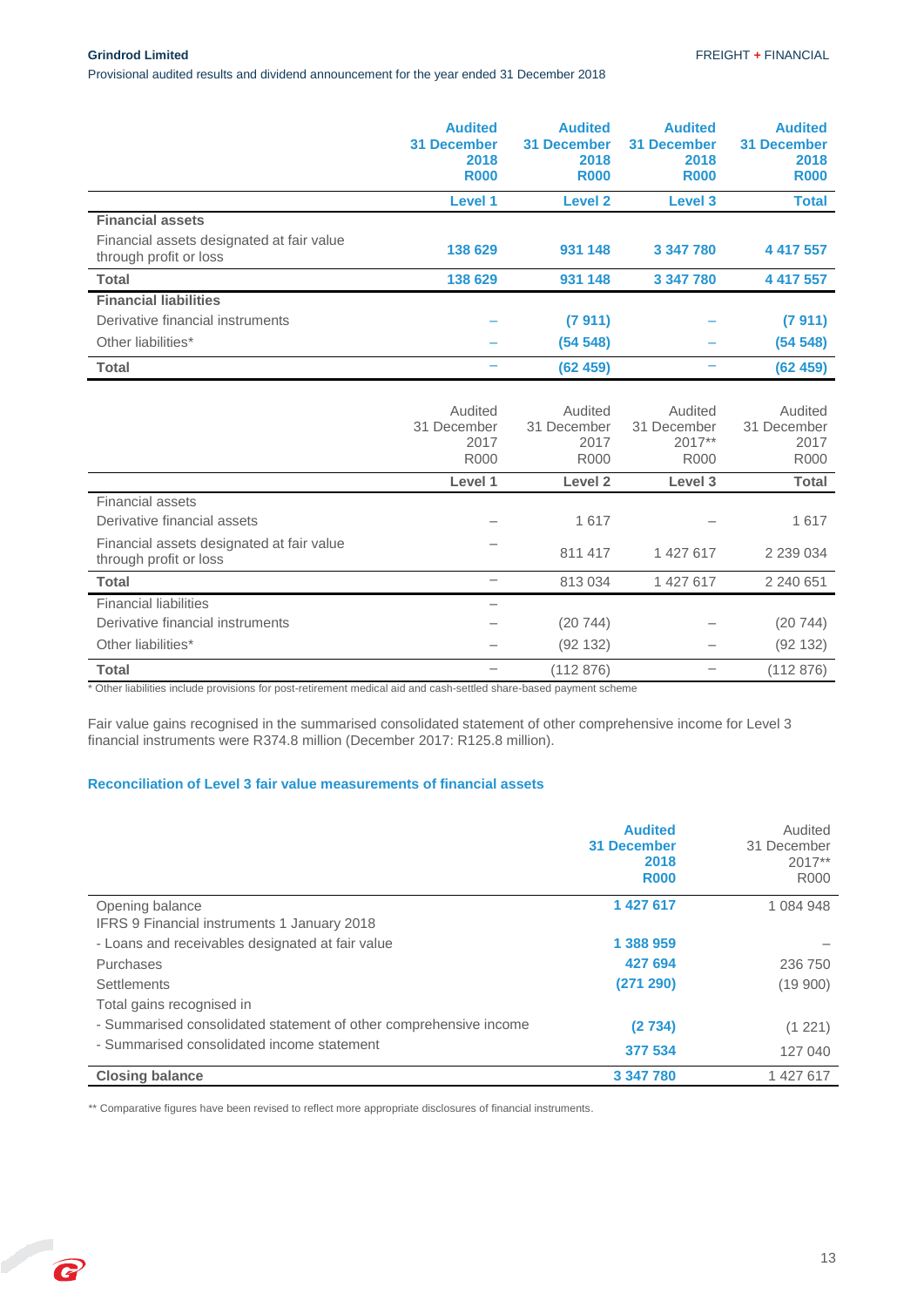### <span id="page-14-0"></span>Contingent assets/liabilities as at 31 December 2018

The company guaranteed loans and facilities of subsidiaries and joint ventures amounting to R3 920.9 million (December 2017: R4 739.8 million) of which R1 223.4 million (December 2017: R1 731.7 million) had been utilised at the end of the year.

Grindrod placed R249.8 million (December 2017: R190.6 million) on deposit as security with the funders of the B-BBEE consortium and provided a guarantee of R130.0 million (December 2017: R130.0 million) to secure the structure. Grindrod continues to have the ability, but no obligation, to increase its funding within the structure should the current lenders wish to exit.

In the prior year the company guaranteed loans and facilities of subsidiaries and joint ventures within discontinued operations amounting to R404.7 million of which R404.4 million had been utilised at the end of the year. In the current year, no guarantees or facilities were made or utilised.

Included in the prior year the company guaranteed charter-hire payments of subsidiaries within discontinued operations amounting to R403.5 million. The charter-hire payments were due by the subsidiaries in varying amounts from 2018 to 2022. In the current year, there were no guarantees of charter-hire payments.

Due to the significant restructuring, sale and disposal processes over the last few years, there are potential legal, tax and compliance risks, which may result in potential exposures. The board continues to monitor and provides where appropriate.

### <span id="page-14-1"></span>Business review

The continuing businesses of Freight and Financial Services ended the year on a positive note generating earnings of R803.4 million, up 24% on 2017 and headline earnings of R716.6 million, an increase of 26% on 2017. In June 2018 Grindrod concluded the separate primary listing of its Shipping division on the National Association of Securities Dealers Automated Questions (NASDAQ) and a secondary listing on the Johannesburg Stock Exchange (JSE).

#### **Continuing operations**

Continuing businesses comprise Port and Terminals, Logistics, Marine Fuel and Agricultural Logistics, and Financial Services.

#### **Maputo Port and Terminals**

**Maputo Port** achieved record volumes of 19.6 million tonnes (2017: 18.2 million tonnes), up 7% on 2017. The last record achieved was in 2014 (19.3 million tonnes). The Maputo Port access channel dredge, completed in January 2017, and a strong chrome and ferrochrome market underpinned this volume growth. Going forward, the rehabilitation of berths, construction of an additional chrome slab, and the procurement of additional equipment are all underway and should support further growth and port efficiencies.

The **Matola Terminal** volume performance in the second half recovered from the slow start in the first half to close the year at 5.2 million tonnes, on par with 2017. First-half performance was impacted by operational and safety-related issues at a key customer site, poor weather condition and a derailment, resulting in overall drybulk volumes across all terminals at 10.0 million tonnes, down 2% on 2017.

The **Oiltanking Grindrod Calulo** joint venture for the construction and development of the Ngqura Liquid Bulk Terminal in respect of a build-own-operate-transfer (BOOT) agreement with Transnet is progressing. Funding arrangements are in progress and bulk earthworks have commenced.

Despite solid volume performance at Maputo Port indicated above, headline earnings for **Maputo Port and Terminals** at R145.6 million (2017: R179.8 million) were undermined by relatively lower iron ore prices which impacted Matola Terminals earnings performance. Lower prices resulted in the commodity price participation benefit dropping to R4.6 million (2017: R25.8 million).

#### **Logistics**

The construction of the cross-dock facility in **Nacala** was completed in the first half of the year and the logistics contract for a graphite customer from the mine in Balama to the Port of Nacala commenced in June 2018. A steady volume rampup resulted in 79 600 tonnes handled for the year with expectations of further increasesby the end of 2019.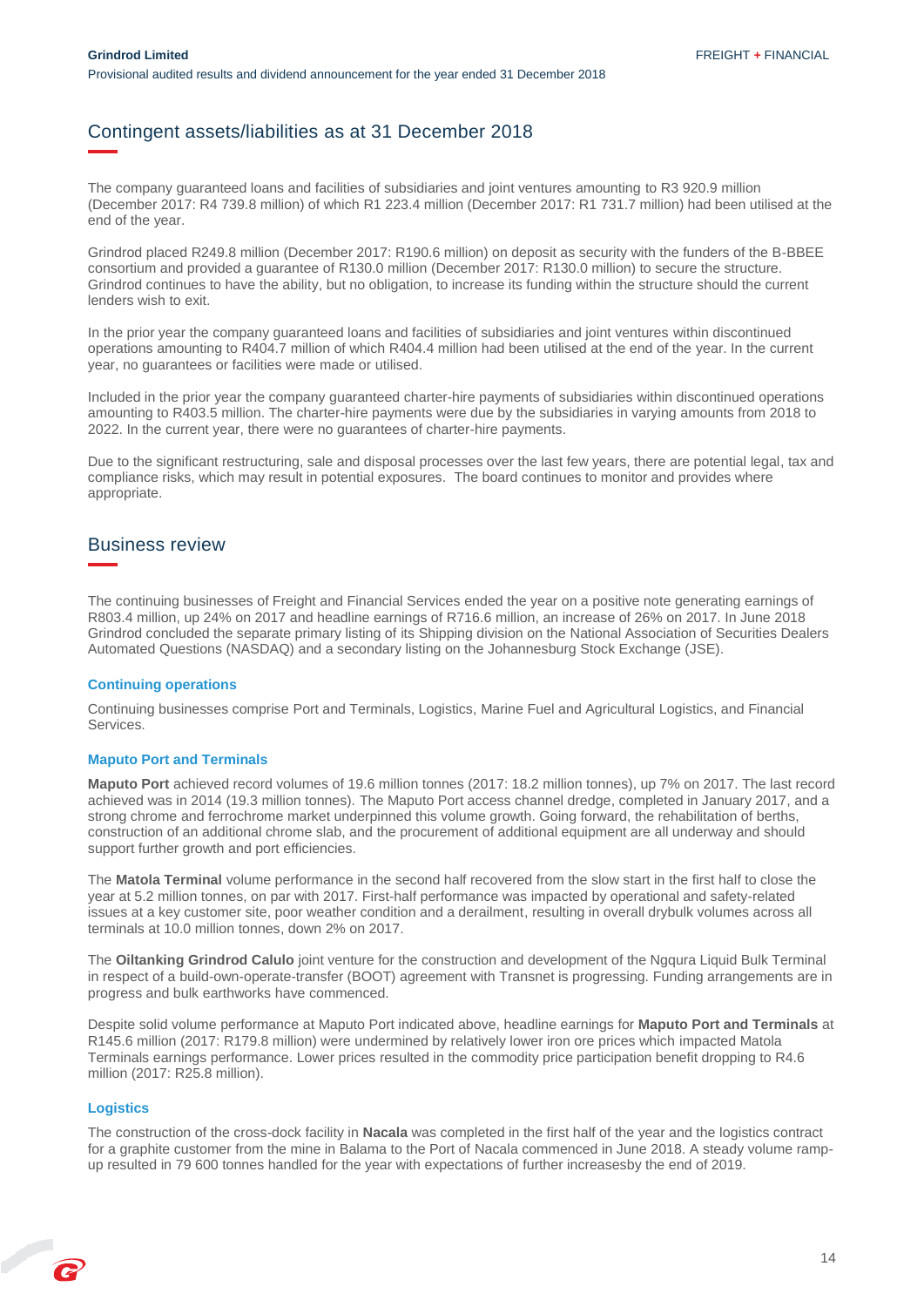Volume improvements in the **Road transportation, Containerised cargo and Warehousing** businesses resulted in positive earnings, albeit marginal, from the losses incurred in 2017. An operational review of the business and increased focus on cost containment and property asset utilisation is ongoing and should result in further earnings improvements.

The **Seafreight** business achieved a strong growth in volumes driven by increases in bulk handling and additional feeder demand between South Africa and Namibia.

Increased pressure on margins in the **Ships Agency and Clearing and Forwarding** businesses resulted in lower earnings compared to 2017. However, the utilisation in the recently completed Meadowview facility increased to 55% from 26% in 2017. Further utilisation improvements are expected in 2019 as contracts logistics are secured.

Continuing **Rail** businesses, comprising management and operational services for customers on the North-South Corridor, achieved a positive result with volumes up 11% on 2017. Results, however, include US\$36.2 million (pre-tax and at 100% shareholding) received from the government of Zimbabwe in the form of Real Time Gross Settlement (RTGS) relating to a 1997 agreement with the government of Zimbabwe for the provision of fuel transportation services. Deteriorating liquidity issues in Zimbabwe resulted in the devaluation of the RTGS received resulting in a foreign exchange devaluation of US\$15.0 million.

**The Logistics segment** generated headline earnings of R155.4 million, up on 2017 headline earnings of R79.7 million.

#### **Marine Fuel and Agricultural Logistics**

The **Marine Fuel** business benefitted from increased focus on margin optimisation. **Agricultural Logistics** businesses reported substantial improvements in earnings supported by carry-over grain stock and the profit on disposal of an operating unit at NWK.

This segment reported strong headline earnings growth of 32% to R124.8 million (2017: R94.6 million).

#### **Financial Services**

**Financial Services** reported pleasing results for the year despite the South African Social Security Agency (SASSA) business exit in the last quarter.

**Core Advances** grew 8% demonstrating stability in the traditional banking businesses. The Retail division focused on ensuring continuity in the on-time distribution of social grant payments. The transition from the previous SASSA accounts to a new "open choice" dispensation commenced in earnest in April 2018 and was largely completed by September 2018.

A significant portion of the fair value gain on the UK property portfolio (from inception) was realised in 2018 when the bulk of the portfolio was sold. Total proceeds of GBP36.8 million were realised of which GBP11.0 million was repatriated into South Africa and a portion of the balance reinvested in a new UK property vehicle.

Headline earnings grew 11% to R209.6 million (2017: R189.0 million).

#### **Discontinued operations**

The discontinued businesses comprise the Shipping division and the Rail Leasing businesses.

#### **Shipping**

Results include the release of a R2.8 billion foreign-currency translation gain following the spin-off of the Shipping business in the first half. The business benefitted from its exposure to the drybulk spot market which improved on the prior year comparative period, while tanker market rates were under pressure; reporting a headline loss of R112.1 million (excluding listing transaction costs), 27% lower than the prior year loss of R152.7 million (excluding listing transaction costs).

#### **Rail leasing**

P

The held-for-sale Rail leasing business comprises of the locomotives and wagon leasing joint venture, Grindrod Pembani Remgro (GPR), held 55% by Grindrod, and the wholly owned Locomotives Leasing business in Sierra Leone. GPR achieved 85% fleet deployment rate on its 27 leased locomotives and 100 wagons, consistent with the prior year. The Tonkolili mine in Sierra Leone has been placed under care and maintenance. This resulted in the board concluding that an impairment of R568.2 million be recorded with respect to the locomotive leasing business providing services to the mine.

The Rail Leasing business reported headline loss of R46.5 million (2017: R741.7 million headline loss).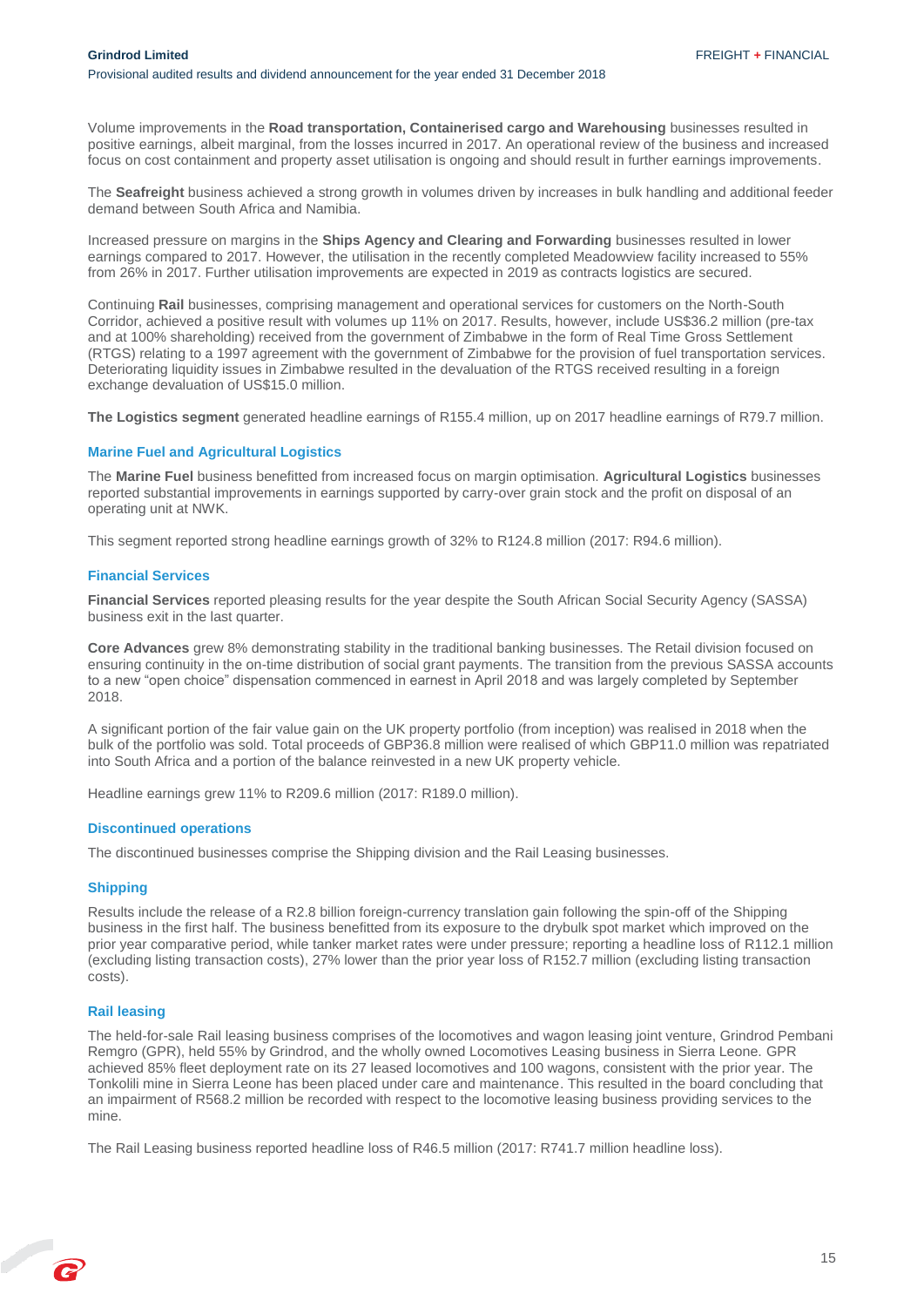Provisional audited results and dividend announcement for the year ended 31 December 2018

|                                | Capital expenditure |      |      | Capital commitments      |                               | Split as follows              |
|--------------------------------|---------------------|------|------|--------------------------|-------------------------------|-------------------------------|
| R million                      | 2018                | 2019 | 2020 | 2021                     | Approved<br>not<br>contracted | Approved<br>and<br>contracted |
| <b>Continuing operations</b>   | 483                 | 236  | 211  | -                        | 428                           | 19                            |
| Port and Terminals             | 93                  | 142  | 211  |                          | 333                           | 19                            |
| Logistics                      | 384                 | 92   |      | $\overline{\phantom{0}}$ | 93                            |                               |
| <b>Financial Services</b>      | $\overline{2}$      |      |      | $\overline{\phantom{m}}$ |                               |                               |
| Group                          | 4                   | 2    |      | -                        | $\overline{2}$                |                               |
| <b>Discontinued operations</b> | 273                 |      |      | $\overline{\phantom{0}}$ |                               |                               |
| Rail Leasing                   | 7                   |      |      | $\overline{\phantom{0}}$ |                               |                               |
| <b>Drybulk</b>                 | 242                 |      |      | $\qquad \qquad$          |                               |                               |
| <b>Tankers</b>                 | 24                  |      |      |                          |                               |                               |
|                                |                     |      |      | $\overline{\phantom{0}}$ |                               |                               |
|                                | 756                 | 236  | 211  | $\overline{\phantom{0}}$ | 428                           | 19                            |
| Split as follows:              |                     |      |      | $\overline{\phantom{0}}$ |                               |                               |
| Subsidiaries                   | 678                 | 161  |      | -                        | 160                           |                               |
| Joint ventures                 | 78                  | 75   | 211  | -                        | 268                           | 18                            |

#### **Capital expenditure and commitments**

Total capital and investment expenditure was R756.0 million (2017: R658.0 million), of which 69% was expansionary and the balance maintenance or replacement capital expenditure. The capital expenditure mainly comprised expenditure on the Nacala logistics project and purchase of Novagroup. Discontinued operations expenditure consists of payments on two Supramax ships on order.

#### **Cash flow and borrowings**

The financial position reflects net cash of R353.3 million (December 2017: R7.0 million net debt). The group generated operating profit before working capital cash flows of R249.4 million (December 2017: R461.7 million) during the year. Working capital contributed to a net outflow of R90.2 million (December 2017: R97.6 million net inflow).

#### **Statement of financial position**

With total assets of R25 651.5 million (December 2017: R34 949.0 million) and nil net gearing, the group's financial position remains good. Book net asset value per share is 1 314 cents, exclusive of the Shipping business (December 2017: 1 790 cents, inclusive of the Shipping business).

Shareholders' equity decreased to R9 618.5 million (December 2017: R14 152.8 million) mainly as a result of a R1 584.4 million return of share capital and an ordinary dividend of R2 657.1 million, all related to the spin-off of the Shipping division. The increase of R872.7 million to the foreign currency translation reserve was due to the weakening of the ZAR/US\$ exchange rate from R12.39/US\$ in December 2017 to R14.38/US\$ in December 2018. Ordinary shares in issue remained unchanged at 762 553 314 shares.

#### **Basis of preparation**

The summarised consolidated financial statements have been prepared in accordance with the framework concepts, recognition and measurement criteria of IFRS and the SAICA Financial Reporting Guides as issued by the Accounting Practices Committee and Financial Reporting Pronouncements as issued by the Financial Reporting Standards Council and also as a minimum contain information required by IAS 34: Interim Financial Reporting and comply with the Listings Requirements of the JSE Limited applicable to provisional reports, and the Companies Act of South Africa requirements applicable to summarised financial statements.

The audited consolidated annual financial statements are available at the company's registered office for inspection.

Following the successful spin-off of the Shipping division, the group cost allocation methodology across operating segments was revised. Comparative income statement information has been restated to reflect the change in methodology and to provide a more meaningful comparison to current year figures.

The summarised consolidated financial statements and the full set of consolidated financial statements have been prepared under the supervision of Xolani Mbambo CA (SA) and were approved by the board of directors on 5 March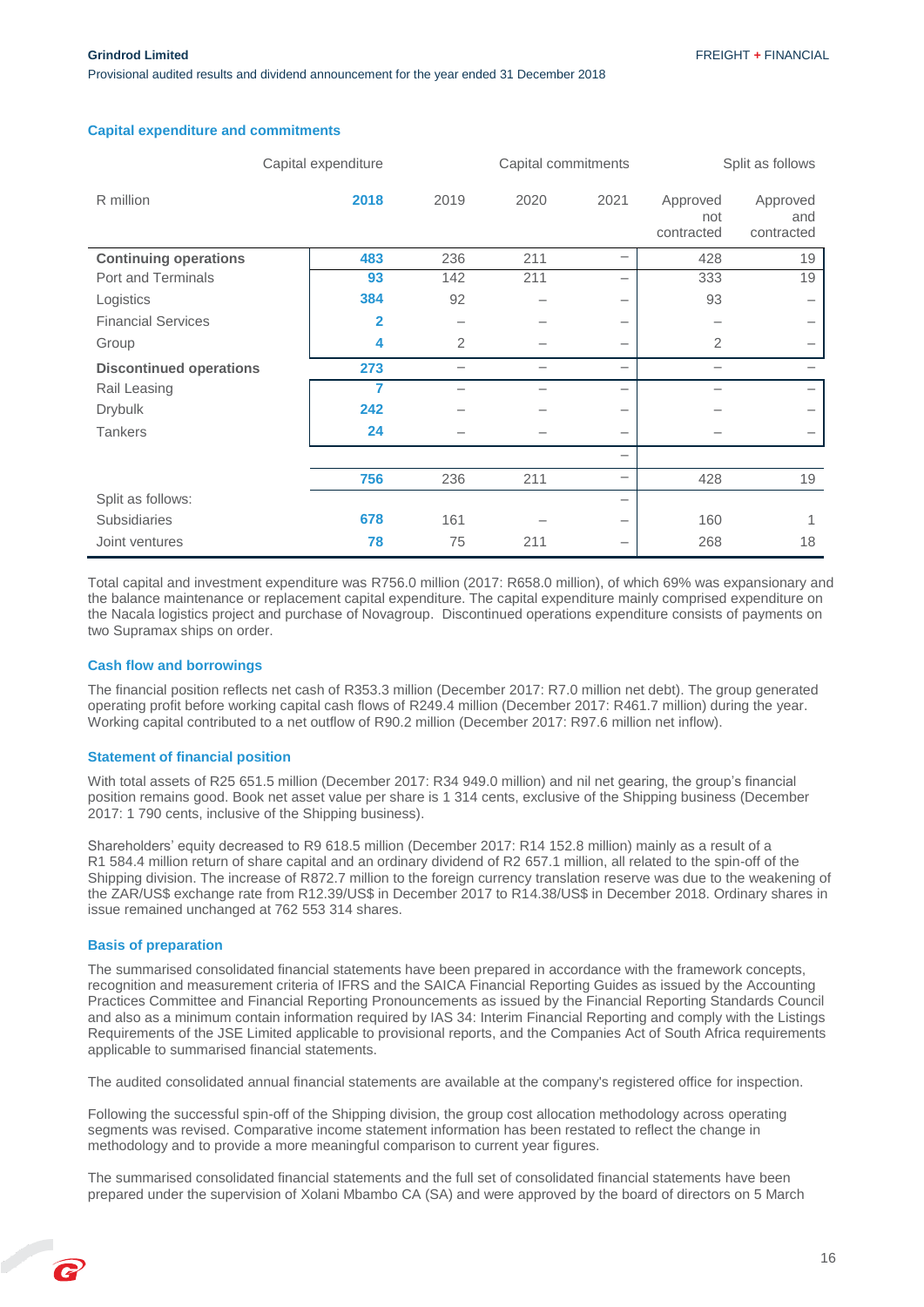2019. The directors take full responsibility for the preparation of the dividend announcement and the financial information has been correctly extracted from the underlying annual financial statements.

#### **Accounting policies**

The accounting policies applied in the preparation of the full consolidated financial statements from which the audited summarised consolidated financial statements were derived are in terms of IFRS and are consistent with those of the previous full consolidated financial statements except for the adoption of the new IFRS 9: Financial Instruments and IFRS 15: Revenue from Contracts with Customers.

The group adopted IFRS 9: Financial Instruments and IFRS 15: Revenue from Contracts with Customers with a date of initial application of 1 January 2018. As a result, the group has changed its accounting policy for revenue recognition and financial instruments. The group has elected not to restate comparative information and has recorded the cumulative effect of initially applying the new standards as an adjustment to the opening balance of equity at the date of initial application. Therefore the comparative information has not been restated and is reported under the previous standards.

#### **Audit opinion**

These summarised consolidated financial statements for the year ended 31 December 2018 have been audited by Deloitte & Touche, who expressed an unmodified opinion thereon. The auditor also expressed an unmodified opinion on the full consolidated financial statements for the year ended 31 December 2018 from which these summarised consolidated financial statements were derived. A copy of the auditor's report on the summarised consolidated financial statements and on the full consolidated financial statements are available for inspection at the company's registered office, together with the financial statements identified in the respective auditor's reports.

Deloitte & Touche has not audited future financial performance and expectations expressed by the directors included in the commentary in the summarised consolidated financial statements and accordingly do not express an opinion thereon. The auditor's report does not necessarily report on all of the information contained in the summarised consolidated financial statements. Shareholders are therefore advised that in order to obtain a full understanding of the nature of the auditor's engagement, they should obtain a copy of the auditor's report together with the accompanying financial information from the issuer's registered office.

#### **Post-balance sheet events**

There are no material post balance sheet events to report.

#### **Directorate and vote of thanks**

Bongiwe Ntuli, the chief executive officer of Freight Services decided to embark on a new opportunity effective from 31 December 2018. Grindrod thanks Bongiwe for her dedication, contribution and commitment to the company.

Gerhard Kotze, alternative to Mkhuseli Faku, resigned from the board on 31 August 2018 and Hassen Adams and Walter Geach retired with effect from 30 November 2018. The board expresses its appreciation for their contribution and wishes them well with their future endeavours.

Andrew Waller was appointed as chief executive officer and Xolani Mbambo as chief financial officer of Grindrod Limited with effect from 1 September 2018. The board congratulates them on their new appointments and looks forward to their continued commitment.

#### **Prospects**

Grindrod continues to implement the strategies of the Freight Services and Financial Services divisions. Significant initiatives to improve capacity and drive more efficient utilisation of resources are positioning the remaining businesses to increase market share and to capitalise on any global market improvements.

Michael Hankinson **Andrew Waller**<br>
Chairman **Andrew Waller**<br>
Chief executive

Chairman Chief executive officer 5 March 2019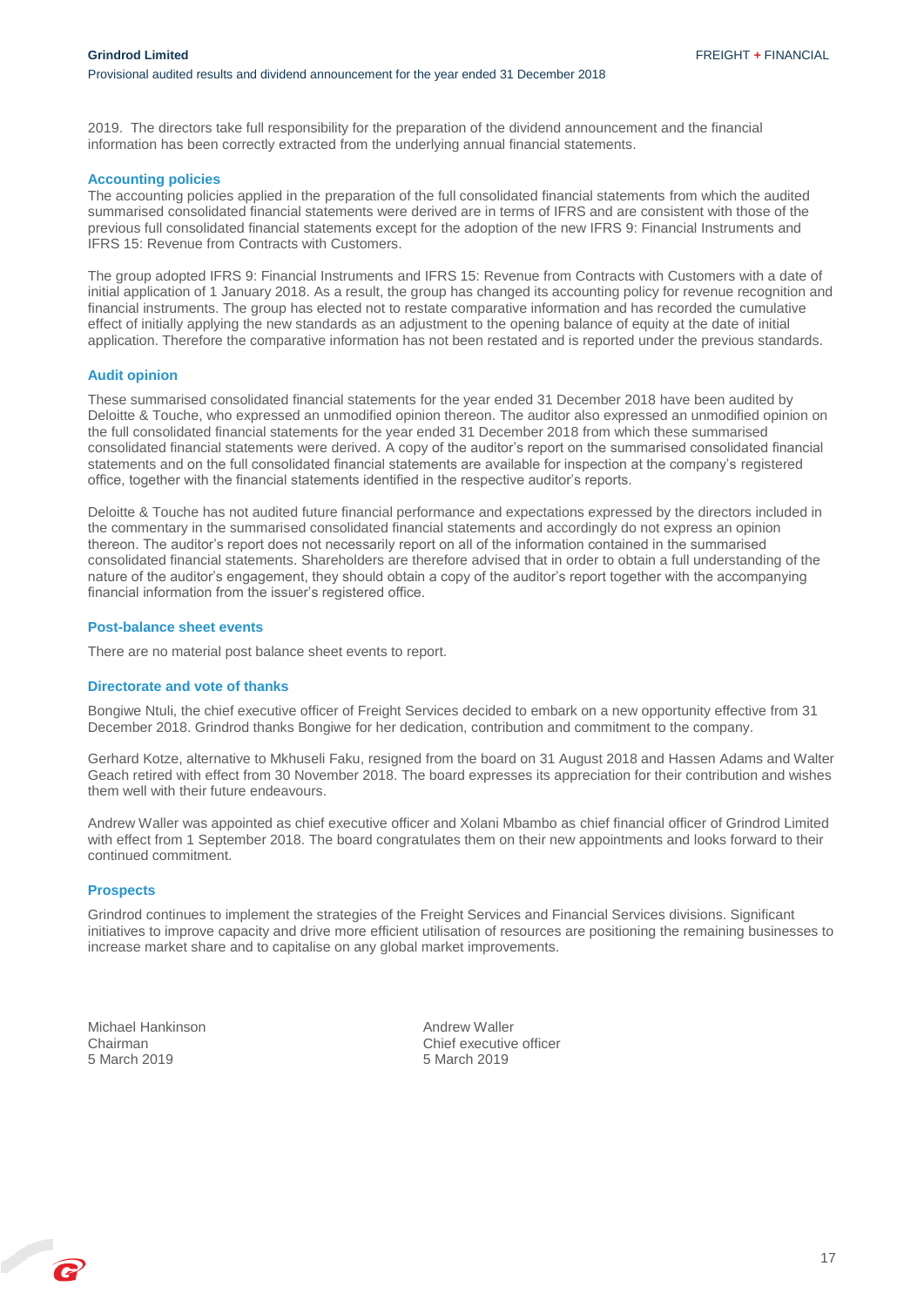### <span id="page-18-0"></span>Declaration of final dividend

#### **Ordinary dividend**

Notice is hereby given that a final dividend of 14.6 cents has been declared out of income reserves for the year ended 31 December 2018 (2017: no final dividend declared). The final net dividend is 11.68 cents per share for ordinary shareholders who are not exempt from dividends tax.

At the date of this announcement, there were 762 553 314 ordinary shares.

#### **Preference dividend**

Notice is hereby given that a gross final dividend of 446.0 cents per cumulative, non-redeemable, non-participating and non-convertible preference share (2017: 456.0 cents) has been declared out of income reserves for the year ended 31 December 2018, payable to preference shareholders in accordance with the timetable below.

At the date of this announcement, there were 7 400 000 cumulative, non-redeemable, non-participating and nonconvertible preference shares in issue. The final net preference dividend is 356.8 cents per share for preference shareholders who are not exempt from dividends tax.

With respect to the preference dividend, in terms of the dividends tax effective since 22 February 2017, the following additional information is disclosed:

- The local dividends tax rate is 20%; and
- Grindrod Limited's tax reference number is 9435/490/71/0.

#### **Preference and ordinary dividend timetable**

Dividend declaration and finalisation date Wednesday, 6 March 2019 Last date to trade cum-dividend<br>
Securities start trading ex-dividend<br>
Tuesday, 27 March 2019<br>
Wednesday, 27 March 2019 Securities start trading ex-dividend<br>Record date Record date Friday, 29 March 2019<br>
Payment date **Friday, 29 March 2019**<br>
Monday, 1 April 2019

Monday, 1 April 2019

No dematerialisation or rematerialisation of shares will be allowed for the period Wednesday, 27 March 2019 to Friday, 29 March 2019, both days inclusive.

The dividend is declared in the currency of the Republic of South Africa.

By order of the board

R

Mrs Catherina Lewis Group company secretary 5 March 2019